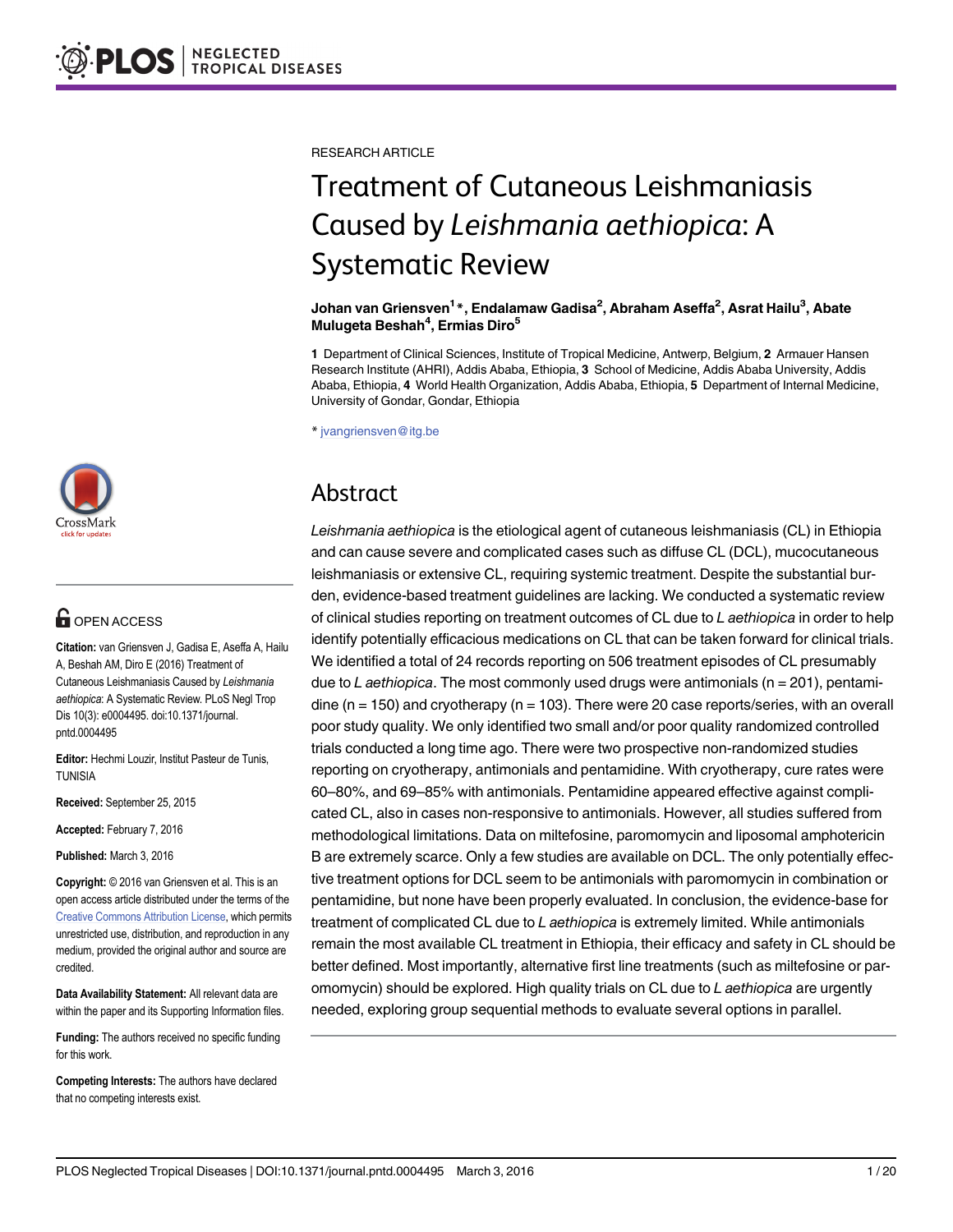## <span id="page-1-0"></span>Author Summary

Cutaneous leishmaniasis (CL) refers to skin ulcers caused by the Leishmania parasite, which is transmitted by the bite of sandflies. In Ethiopia, CL is caused by the Leishmania aethiopica parasite. CL in Ethiopia can be associated with severe and complicated disease such as diffuse CL (DCL), which presents with multiple skin lesions spread over the body. For such severe cases, topically applied treatment is not sufficient and systemic treatment (given in tablets or via injections) is required. Although the total number of patients that suffer from CL in Ethiopia is high, there are no evidence-based treatment guidelines. We conducted a systematic review of clinical studies reporting on treatment outcomes of CL due to L aethiopica. We identified a total of 24 records reporting on 506 treatment episodes of CL presumably due to L aethiopica. The most commonly used drugs were antimonials, pentamidine, and cryotherapy. Most studies were case reports or case series. There were two small clinical trials and two prospective non-randomized studies. However, all studies had some methodological limitations. With cryotherapy, cure rates were 60–80%, and 69–85% with antimonials. Pentamidine appeared effective against complicated CL, also in cases that did not improve on antimonials. Data on miltefosine, paromomycin and liposomal amphotericin B are extremely scarce. Only a few studies were available on DCL. The evidence-base for treatment of complicated CL due to L aethiopica is extremely limited. While antimonials remain the most available CL treatment in Ethiopia, more data on the efficacy and safety in CL are needed. High quality trials on CL due to L aethiopica are urgently needed, evaluating treatments beyond antimonials. Interesting options in the short term are drugs such as miltefosine, paromomycin and liposomal amphotericin B, as they are currently available in Ethiopia for treatment of visceral leishmaniasis.

## Introduction

Cutaneous leishmaniasis (CL) is a chronic infectious skin disease caused by a group of protozoan parasites of the Leishmania genus. The parasites are transmitted to humans via the bite of phlebotomine sandflies and predominantly target reticulo-endothelial cells [[1\]](#page-16-0). CL can present with a spectrum of clinical manifestations. Ulcerative skin lesions occurring at the site of the bite of the sandfly is the most common cutaneous manifestation (localized CL—LCL). While usually healing spontaneously after several months, it remains disfiguring and stigmatizing and often heals with scarring. There are several more rare forms like diffuse CL (DCL), which is often difficult to treat  $[1]$  $[1]$  $[1]$ . Mucosal leishmaniasis (ML) or mucocutaneous CL (MCL) refers to an often destructive form with mucosal inflammation, which has been mainly reported in the New World—in association with L braziliensis  $[1,2]$ —but also in the Old World  $[3]$  $[3]$ . At the global level, around one million cases of CL occur annually  $[4]$  $[4]$  $[4]$ . In the New World, L braziliensis causes the largest CL burden, with Brazil most severely affected. In the Old World, most cases are found in the Middle East, North Africa, the Indian subcontinent and Central Asia [[4\]](#page-16-0).

While CL in the Old world is predominantly caused by L tropica and L major, it is still estimated that several ten thousands of cases are due to L aethiopica. These predominantly occur in Ethiopia, and more exceptionally in Kenya. Within Ethiopia, the annual CL burden is esti-mated at around 20.000 to [4](#page-16-0)0.000 cases per year  $[4]$ , of which 99% is thought to be due to L *aethiopica* [\[5\]](#page-16-0). A recent study estimated almost 30 million of Ethiopians to be at risk for CL [[6](#page-16-0)]. CL in Ethiopia is a zoonotic disease, mainly occurring in the highland regions, involving rock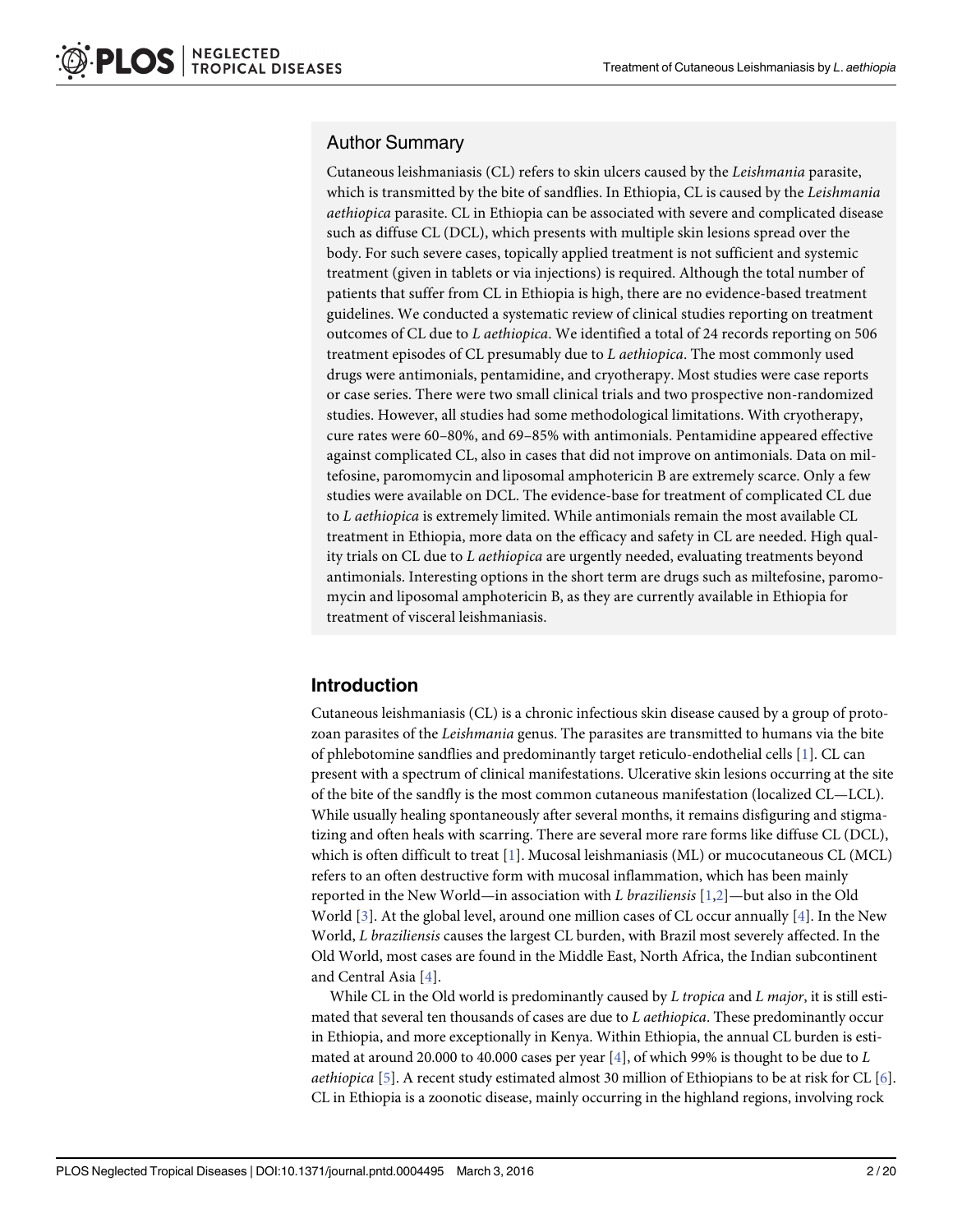<span id="page-2-0"></span>hyraxes as reservoir. The disease predominantly affects children, adolescents and young adults [\[7](#page-16-0)–[10\]](#page-17-0). In the Northern part of Ethiopia, HIV coinfection rates of 5.6% have been reported [[7\]](#page-16-0). An outbreak of CL has recently been described [\[11\]](#page-17-0).

Clinical manifestations of L aethiopica are particularly diverse and pleotropic, and a high genetic diversity has been documented as well [[12\]](#page-17-0). Localized CL (LCL) is the most frequent manifestation, while mucocutaneous (MCL) and diffuse CL (DCL) is relatively common [\[7](#page-16-0)]. Compared to LCL, MCL is reportedly less responsive to treatment and is more disfiguring [[1](#page-16-0)]. DCL is notorious for its chronic and progressive course and non-responsiveness to the common antileishmanial drugs. It is characterized by highly parasitized nodular lesions spread throughout the body and the failure to mount an effective antileishmanial immune response. Even if lesion regression can be obtained with chemotherapy, most cases of DCL will relapse after treatment discontinuation [[1\]](#page-16-0). Outside Ethiopia, DCL is rare and occasionally seen linked to L amazonensis and L mexicana  $[1,13]$  $[1,13]$  $[1,13]$  $[1,13]$ .

Since its occurrence is restricted to almost a single country with limited resources, research on this species has been relatively limited, especially over the last 10 to 20 years when commitments to combat neglected tropical diseases have been enhanced and major scientific and technological breakthroughs have occurred. In terms of treatment of L aethiopica, the evidence base remains extremely limited. A Cochrane review published in 2008 identified not a single randomized clinical trial dedicated to CL in Ethiopia  $[14]$ . Nevertheless, *L* aethiopica has particular features (the frequent occurrence of DCL and MCL) that imply a potentially higher need of systemic therapy, as compared to other species such as L major or L tropica. It is clear that randomized clinical trials are highly needed and should be undertaken. It is however less clear which interventions should be selected for prioritization in these studies. We conducted a systematic review including any type of clinical study reporting on outcomes in humans of drug treatment of CL due to L *aethiopica*, in order to help identify potentially efficacious medications for CL that can be taken forward in clinical trials. Laboratory studies evaluating drug susceptibility of L aethiopica against currently available antileishmanial drugs were reviewed as well.

## Methods

### Types of studies and search strategy

This review was conducted in line with the PRISMA guidelines; the PRISMA checklist was completed (See [S1 Checklist](#page-16-0)) [\[15](#page-17-0)]. The sources searched and the search terms used are presented in Tables  $1$  and  $2$ . Additional publications were identified by reviewing the reference lists of selected papers and by contacting experts in the field. As a first step, titles and abstracts were reviewed independently by two reviewers (JvG and ED) and those selected by at least one reviewer were included for evaluation of the full text. The final selection of studies to be included for data extraction was done independently by two reviewers (JvG and ED), with discrepancies solved by consensus. The scope of the review was any study in humans reporting on treatment outcomes of CL due to confirmed or presumed L aethiopica. There was no selection based on patient age, sample size, study design, language or period. There was no selection by type of intervention (systemic, local, physical or other). Since the aim of this review was to prioritize interventions to be taken forward in phase III clinical trials, early studies on traditional therapies were not considered. No specific criteria were set for the outcome (treatment response), besides that the paper had to include at least some information on evolution after treatment. On some occasions, authors were contacted for additional information or clarifications. No specific protocol was developed for this systematic review.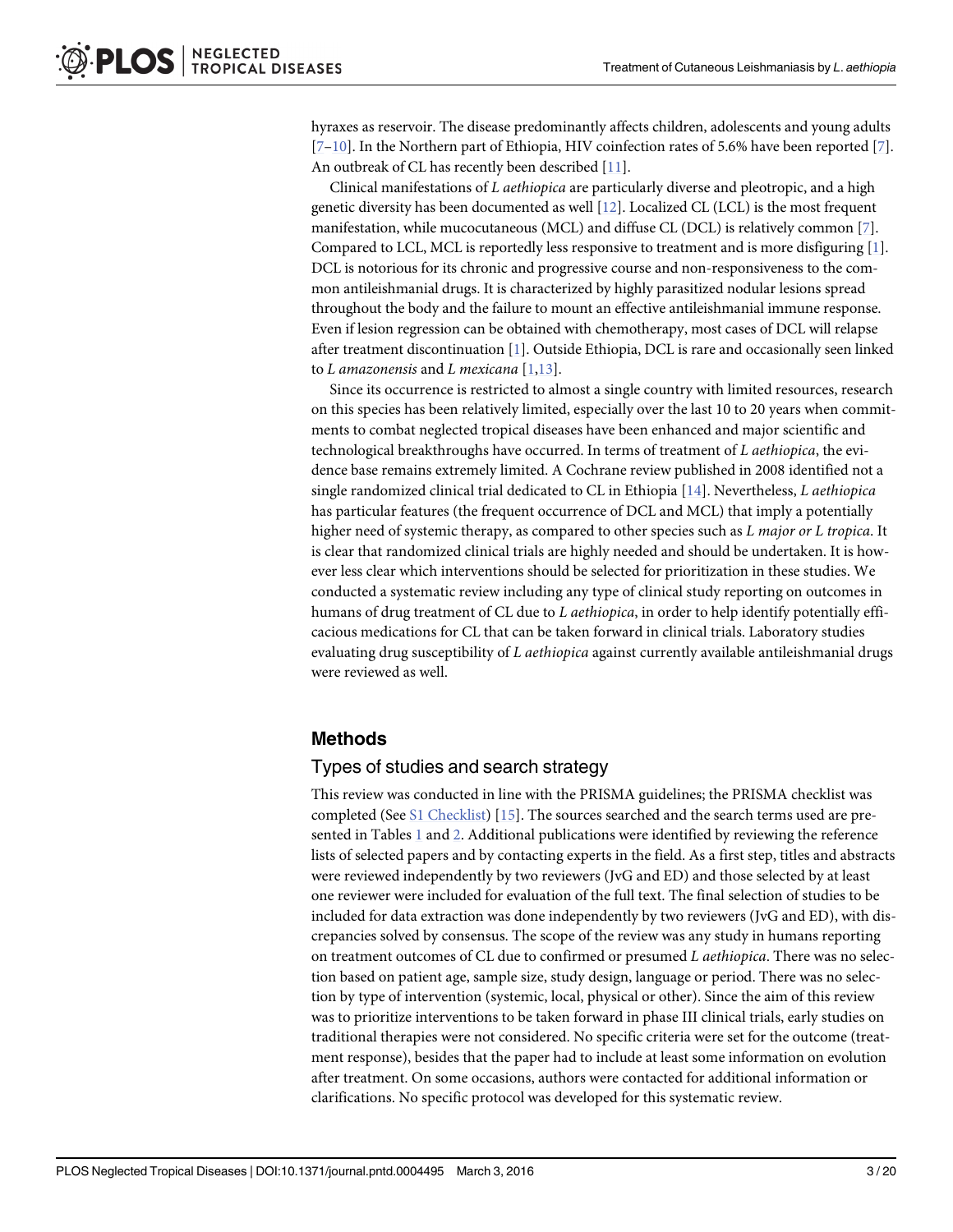#### <span id="page-3-0"></span>[Table 1.](#page-2-0) Search terms and date of first and latest search for the different electronic databases used.

| Source                                                                                                     | <b>Search terms</b>                                                                          | Date of first<br>and latest<br>search <sup>a</sup> |
|------------------------------------------------------------------------------------------------------------|----------------------------------------------------------------------------------------------|----------------------------------------------------|
| Pubmed/Medline                                                                                             | See Table 2                                                                                  | $2013/11/12-$<br>2015/09/20                        |
| Cochrane Register of Studies Cochrane<br><b>Central Register of Controlled Trials</b><br>(CENTRAL) CENTRAL |                                                                                              | 2015/09/20                                         |
| Clinical trial.gov                                                                                         | Cutaneous leishmaniasis or cutaneous<br>leishmania                                           | $2013/11/12-$<br>2015/09/20                        |
| Google scholar                                                                                             | (cutaneous leishmaniasis) (ethiopia OR<br>aethiopica OR ethiopica) (treatment<br>OR therapy) | $2013/11/12-$<br>2015/09/20                        |

<sup>a</sup> First date is the date the search started; last date is the date the search was updated

doi:10.1371/journal.pntd.0004495.t001

#### [Table 2.](#page-2-0) Medline search strategy.

| Nr   | <b>Search terms</b>                                         |
|------|-------------------------------------------------------------|
| #1.  | Leishmaniasis, Cutaneous/complications [Mesh]               |
| #2.  | Leishmaniasis, Cutaneous/drug therapy [Mesh]                |
| #3.  | Leishmaniasis, Cutaneous/epidemiology [Mesh]                |
| #4.  | Leishmaniasis, Cutaneous/therapy [Mesh]                     |
| #5.  | Leishmaniasis, Cutaneous/surgery [Mesh]                     |
| #6.  | Leishmaniasis/prevention and control [Mesh]                 |
| #7.  | $1-6$ /or                                                   |
| #8.  | Ethiopia [Mesh]                                             |
| #9.  | Ethiopica (ALL) OR aethiopica (ALL)                         |
| #10. | 8 or 9                                                      |
| #11. | $7$ and $9$                                                 |
| #12. | therapy                                                     |
| #13. | treatment                                                   |
| #14. | Management                                                  |
| #15. | therapeutic use                                             |
| #16. | drug therapy                                                |
| #17. | drug treatment                                              |
| #18. | clinical care                                               |
| #19. | cryotherapy                                                 |
| #20. | Cryosurgery                                                 |
| #21. | $12-20$ /or                                                 |
| #22. | leishmaniasis or leishmania or (oriental sore)              |
| #23. | (visceral leishmaniasis) OR Leishmaniasis, visceral [MESH]) |
| #24. | 22 and 10                                                   |
| #25. | 24 not 23                                                   |
| #26. | 21 and 25                                                   |
| #27. | 11 or 26                                                    |

doi:10.1371/journal.pntd.0004495.t002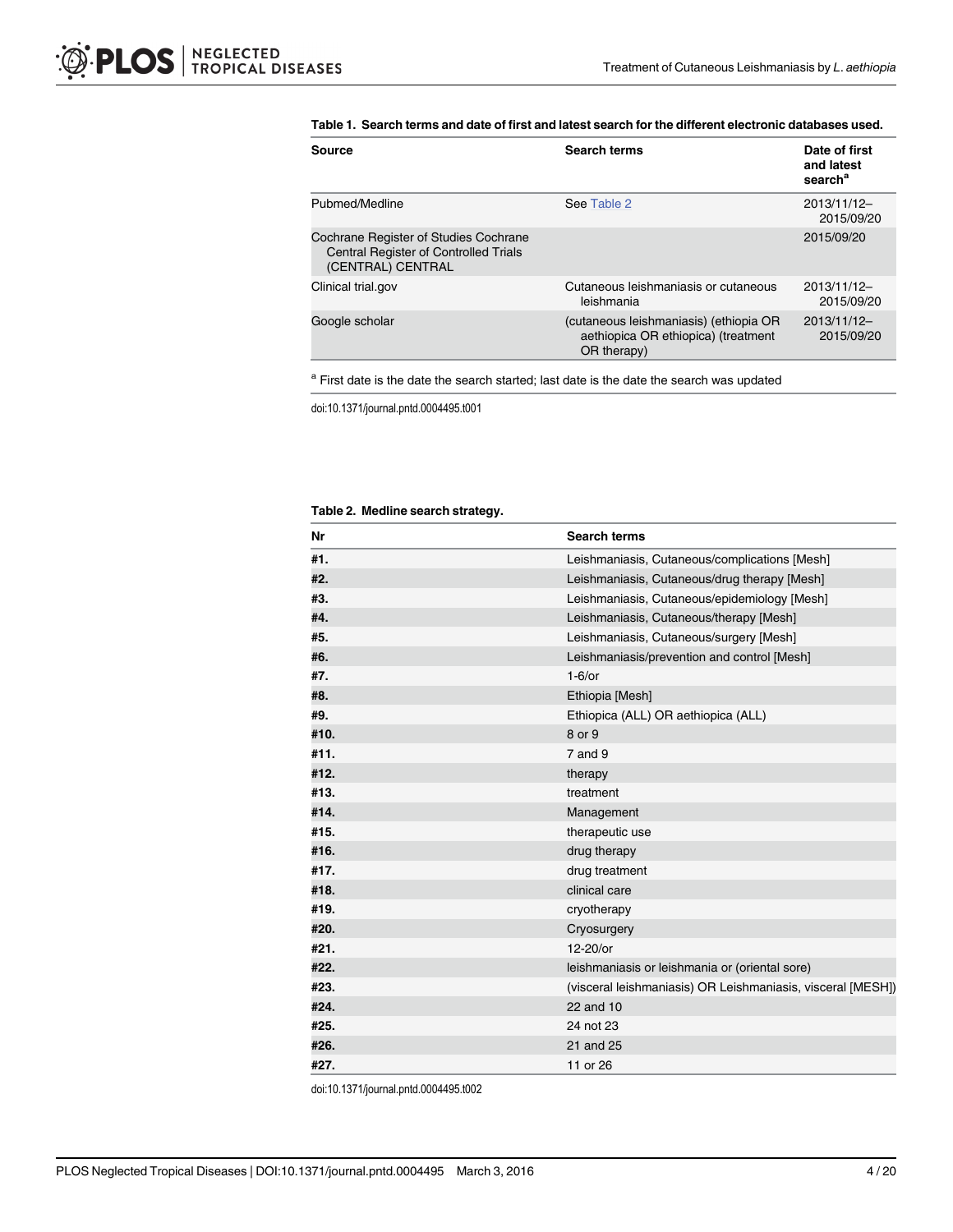## <span id="page-4-0"></span>Data extraction and analysis

Data were extracted into pre-piloted tables by one reviewer (JvG) and verified by a second reviewer (ED), with discrepancies solved by consensus. Key outcome data were verified by duplicate extraction. The following information was extracted: 1) patient characteristics: age, sex, duration of lesions, type of CL (LCL, MCL or DCL); 2) whether the diagnosis was parasitologically confirmed and whether species identification was done; 3) travel-related or not; 4) treatment details; 5) treatment response and definitions used; 6) adverse events associated with the intervention; 7) relevant information relating to study quality or interpretation. Based on previously conducted SR on New World CL  $[14]$  $[14]$  $[14]$ , we anticipated that no or very few (high quality) clinical trials would be found, but rather expected a range of small, generally non-randomized (low quality) studies, all with obvious study limitations. We used the Newcastle-Ottawa Scale (NOS) to assess the quality of nonrandomized studies  $[16]$  $[16]$ . Three broad perspectives were assessed: the selection of the study groups; the comparability of the groups; and the ascertainment of the outcome of interest. Clinical trials were evaluated as per standard quality assessment tool for randomized controlled trials in line with recommendations in the Cochrane handbook [[17](#page-17-0)]. Given the nature of extracted data, only simple descriptive analysis was conducted, summarizing the individual studies.

## **Results**

## Characteristics of the selected manuscripts and strengths and weaknesses

Out of a total of 95 studies or reports identified and screened, only 27 provided information relevant to our topic ( $Fig 1$ ). This comprised 13 case series and seven case reports, generally clinical information collected as part of clinical practice. Most of these were reported over 30 to 40 years ago. There were two more recent prospective observational studies whereby a study protocol had been written and patient consent was requested. Since treatment allocation was based on CL type and/or severity, no true comparison in efficacy could be made. Only two small clinical trials were identified, one on tuberculosis drugs and pentamidine reported in 1981 and a small placebo-controlled trial on itroconazole reported in 1990. Three additional studies yielded relevant drug susceptibility information.

In total, outcomes of 506 treatment episodes were reported (excluding one report because of potential overlap). Most commonly used drugs were antimonials  $(n = 201)$ , pentamidine  $(n = 150)$  and cryotherapy  $(n = 103)$ . The majority of studies reported on patients being treated in L aethiopica endemic regions (one in Kenya, the other in Ethiopia) but only three of these studies did species identification in all reported cases. There were three cases of migrants treated in Europe or Israel. We identified nine studies on LCL cases, seven on DCL and two on MCL cases. In addition, three included LCL and DCL cases, two included LCL and MCL and DCL cases and one included LCL, MCL and DCL patients.

Most studies had obvious limitations, beyond the descriptive nature. Definitions of treatment outcomes varied across studies and were often not clearly defined. Sample size was often small, follow-up short and information on patient characteristics often limited. In formal quality assessment, the non-randomized studies performed poorly, with a median score of three (maximum score is eight), see [Table 3](#page-6-0). Only the two prospective studies reached a score of five. The oldest clinical trial on tuberculosis drugs and pentamidine had a high risk for blinding of participants/staff and outcome assessment, an unclear risk for bias for random sequence generation, allocation concealment and selective reporting and a low risk for incomplete outcome data. The trial on itraconazole had a low risk for random sequence generation, allocation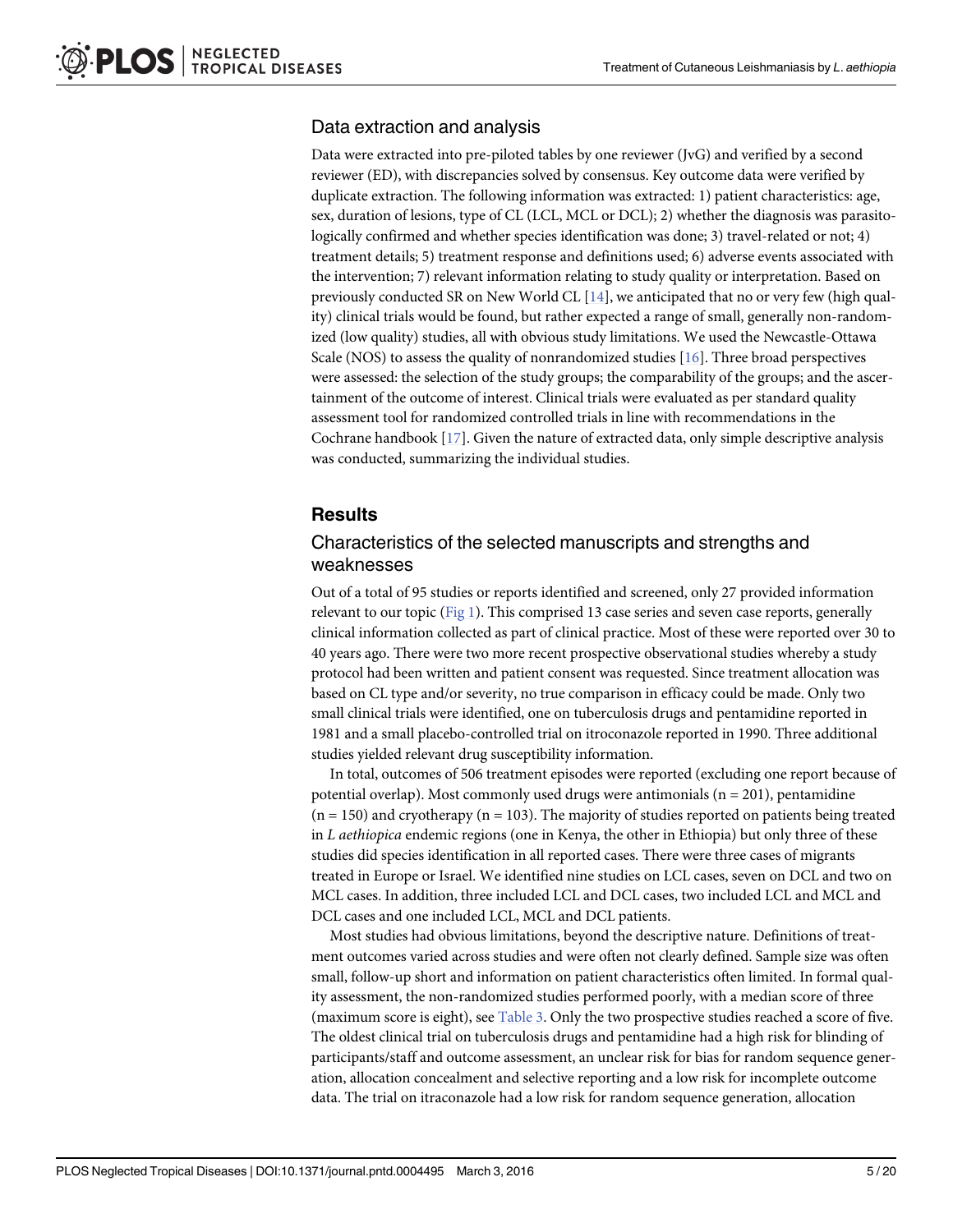<span id="page-5-0"></span>

#### [Fig 1. O](#page-4-0)verview of records identified, screened, reviewed and included in the review.

doi:10.1371/journal.pntd.0004495.g001

concealment and blinding of participants/staff and outcome assessment, an unclear risk for bias for selective reporting and a high risk of bias for incomplete outcome data.

## Clinical studies on LCL and MCL treatment

We identified a total of 17 clinical studies reporting on treatment of CL or MCL (presumably) due to L aethiopica, relating to 384 treatment episodes ( $Table 4$ ). There were two small clinical trials, two prospective non-randomized studies and 13 case reports/series. All but two included less than 100 patients. Species identification was systematically done in only six reports. One small placebo-controlled randomized clinical trial  $(n = 14)$  evaluated oral itraconazole for LCL and DCL and found it as effective as placebo. In another clinical trial, isoniazid, rifampicin and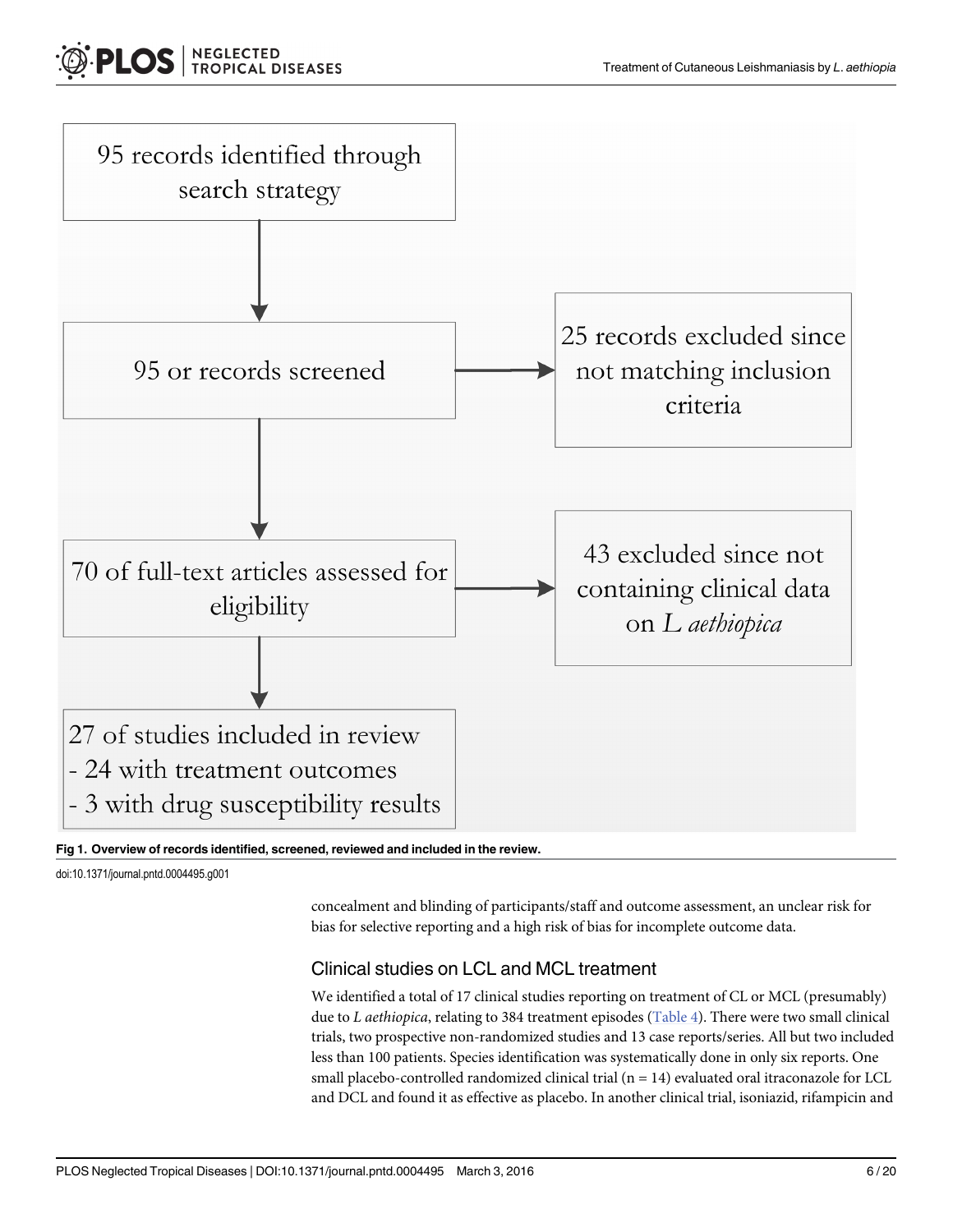|                 | <b>Treatment</b><br>group<br>representative | Control group<br>representative | <b>Treatment</b><br>details<br>given | Outcome<br>not pre-<br>existing | Comparability<br>of groups | Independent<br>outcome<br>ascertainment | Follow up<br>time ( $\geq 3$<br>months) | Loss to<br>follow<br>up<br>$(10\%)$ | Total<br>score |
|-----------------|---------------------------------------------|---------------------------------|--------------------------------------|---------------------------------|----------------------------|-----------------------------------------|-----------------------------------------|-------------------------------------|----------------|
| $\vert$ $\vert$ | $\ast$                                      | $\ast$                          | $\ast$                               | $\ast$                          | $\mathbf 0$                | $\mathbf 0$                             | $\ast$                                  | $\mathbf 0$                         | 5              |
| 46              | $\ast$                                      | $\ast$                          | $\ast$                               | $*$                             | $\mathbf{0}$               | $\mathbf{0}$                            | $\ast$                                  | $\mathbf 0$                         | 5              |
| $\overline{5}$  | $\mathbf 0$                                 | $\mathbf 0$                     | $\ast$                               | $*$                             | $\mathbf 0$                | $\mathbf 0$                             | $\mathbf 0$                             | $\mathbf 0$                         | $\overline{2}$ |
| 47              | $\mathbf{0}$                                | $\mathbf 0$                     | $\ast$                               | $\ast$                          | $\mathbf{0}$               | $\mathbf{0}$                            | $\ast$                                  | $\ast$                              | $\overline{4}$ |
| 48              | 0                                           | $\Omega$                        | $\Omega$                             | $\ast$                          | $\Omega$                   | $\Omega$                                | $\ast$                                  | $\ast$                              | 3              |
| 49              | $\mathbf{0}$                                | $\Omega$                        | $\mathbf{0}$                         | $\ast$                          | $\mathbf{0}$               | $\mathbf{0}$                            | $\mathbf{0}$                            | $\ast$                              | $\overline{2}$ |
| 50              | 0                                           | $\Omega$                        | $\ast$                               | $*$                             | $\mathbf 0$                | $\Omega$                                | $\mathbf 0$                             | $\mathbf 0$                         | $\mathbf{2}$   |
| 51              | $\mathbf{0}$                                | $\Omega$                        | $\mathbf{0}$                         | $\ast$                          | $\mathbf{0}$               | $\mathbf{0}$                            | $\mathbf{0}$                            | $\mathbf 0$                         | $\mathbf{1}$   |
| 52              | 0                                           | $\Omega$                        | $\ast$                               | $\ast$                          | $\mathbf 0$                | $\mathbf 0$                             | $\mathbf 0$                             | 0                                   | $\overline{2}$ |
| 53              | $\mathbf{0}$                                | $\mathbf{0}$                    | $\ast$                               | $\ast$                          | $\mathbf{0}$               | $\mathbf{0}$                            | $\mathbf{0}$                            | $\mathbf 0$                         | $\overline{2}$ |
| 54              | 0                                           | $\Omega$                        | $\ast$                               | $\ast$                          | $\mathbf 0$                | $\Omega$                                | $\mathbf 0$                             | 0                                   | 2              |
| 55              | $\mathbf{0}$                                | $\mathbf{0}$                    | $\ast$                               | $\ast$                          | $\mathbf{0}$               | $\mathbf{0}$                            | $\ast$                                  | $\ast$                              | $\overline{4}$ |
| 56              | 0                                           | $\Omega$                        | $\ast$                               | $\ast$                          | $\mathbf 0$                | $\mathbf 0$                             | $\mathbf 0$                             | $\ast$                              | 3              |
| [57]            | 0                                           | $\mathbf{0}$                    | $\mathbf{0}$                         | $*$                             | $\mathbf{0}$               | $\mathbf{0}$                            | $\mathbf{0}$                            | $\mathbf 0$                         | $\mathbf{1}$   |
| 58              | 0                                           | $\Omega$                        | $\ast$                               | $\ast$                          | $\mathbf 0$                | 0                                       | $\ast$                                  | $\ast$                              | 4              |
| 59              | $\mathbf{0}$                                | $\mathbf{0}$                    | $\ast$                               | $*$                             | $\mathbf{0}$               | $\mathbf{0}$                            | $\mathbf{0}$                            | $\ast$                              | 3              |
| 60              | 0                                           | $\Omega$                        | $\ast$                               | $*$                             | $\Omega$                   | 0                                       | $\mathbf 0$                             | $\mathbf 0$                         | 2              |
| [61, 62]        | $\mathbf{0}$                                | $\mathbf{0}$                    | $\ast$                               | $*$                             | $\mathbf{0}$               | $\mathbf{0}$                            | $\mathbf{0}$                            | $\ast$                              | 3              |
| [21]            | 0                                           | $\Omega$                        | $\ast$                               | $*$                             | $\mathbf 0$                | 0                                       | $\ast$                                  | $\ast$                              | 4              |
| 63              | 0                                           | $\Omega$                        | $\ast$                               | $*$                             | $\mathbf{0}$               | $\mathbf{0}$                            | $\mathbf 0$                             | $\ast$                              | 3              |
| 53              | 0                                           | $\Omega$                        | $\ast$                               | $\ast$                          | $\Omega$                   | $\Omega$                                | $\Omega$                                | $\ast$                              | 3              |
| 64              | $\mathbf{0}$                                | $\mathbf 0$                     | $\mathbf{0}$                         | $\ast$                          | $\mathbf{0}$               | $\mathbf{0}$                            | $\mathbf{0}$                            | $\mathbf{0}$                        | $\mathbf{1}$   |

#### <span id="page-6-0"></span>[Table 3.](#page-4-0) Assessment of study quality of non-randomized studies using the Newcastle-Ottawa Scale (NOS).

Three broad perspectives were assessed: the selection of the study groups; the comparability of the groups; and the ascertainment of the outcome of interest. Stars (\*) indicate higher quality.

doi:10.1371/journal.pntd.0004495.t003

amithiozone were compared with pentamidine injections. While only one out of six patients improved with the former treatment, all six cases on pentamidine demonstrated improvement. However, no species identification was done and half of the cases were not parasitologically confirmed.

Two prospective studies including outcomes with antimonials and/or cryotherapy were found. In a study from Tigray, clinical non-response was observed in 23 (15%) of the 154 treated (intralesional or systemic SSG). Failure rates were particularly high in MCL and DCL cases and all of the HIV cases relapsed. In a study in Southern Ethiopia with a main focus on cryotherapy, 20 cases not qualifying for cryotherapy were treated with systemic SSG but two (10%) did not respond clinically. This study mainly included LCL, and most of these were identified during active case finding, which could possibly have led to earlier CL diagnosis. This study is also the only formal evaluation of cryotherapy in Ethiopia, showing cure in 81% of cases. A large case series of cryotherapy from the same centre demonstrated cure rates of 60– 70% [[5\]](#page-16-0). In Kenya, three cases unresponsive to standard SSG treatment were successfully treated with a high dose (18–20 mg/kg twice daily for 30 days). In vitro data generally suggested a low susceptibility of L aethiopica to antimonials ([Table 5\)](#page-11-0).

A number of (often older) studies reported pentamidine—in contrast to antimonials—to be effective against CL (including MCL). However, this were typically case series, reporting on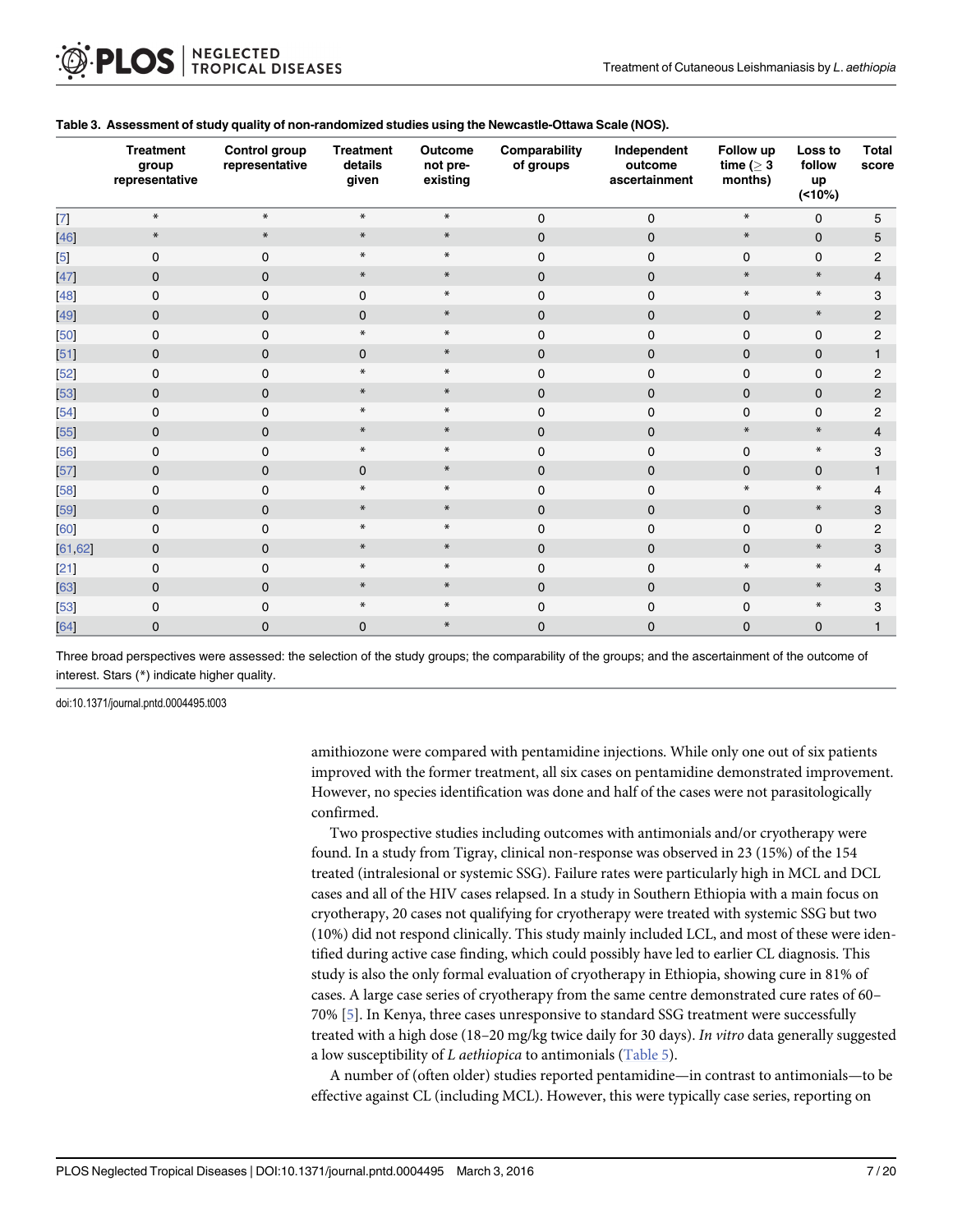| Ref             | Study design; country; year;<br>study population <sup>a</sup> | <b>Patient</b><br>characteristics  | <b>Drug/Intervention</b>                 | N              | <b>Efficacy</b>               | <b>Comments</b>                          |
|-----------------|---------------------------------------------------------------|------------------------------------|------------------------------------------|----------------|-------------------------------|------------------------------------------|
|                 | <b>Clinical trials</b>                                        |                                    |                                          |                |                               |                                          |
| 65              | Clinical trial, ALERT                                         | Each group: 1 single<br><b>LCL</b> | INH 300 mg, rifampicin                   | 6              | Clinically improved: 1<br>(at | Case that improved                       |
|                 | Ethiopia; 1981                                                | histologically<br>diagnosed        | 600 mg and amithiozone                   |                | 8 weeks-EOT)                  | was smear(-) at start                    |
|                 | No species identification                                     | smear(-)/LST(+); $3$<br>multiple   | 150 mg for at least 8<br>weeks           |                |                               | (histologically                          |
|                 |                                                               | LCL smear $(+)/$ LST $(+)$ ;       | Pentamidine                              | 6              | All 6 clinically improved     | diagnosed)                               |
|                 |                                                               | 2 multiple LCL smear               | dimethansulphonate 4                     |                | and skin smear<br>negative    | <b>Treatment allocation</b>              |
|                 |                                                               | $pos(+)/LST(-)$                    | mg/kg 15 doses<br>alternative            |                | EOT (4 weeks)                 | not clear: random?                       |
|                 |                                                               | No further details                 | days IM                                  |                |                               |                                          |
| [21]            | Placebo-controlled                                            | Age 12-48 years                    | Itraconazole 4 x 50 mg<br>P <sub>O</sub> | 7              | EOT: active lesion 7;         | Itraconazole generally                   |
|                 | randomized double                                             |                                    | daily for 4 weeks                        |                | clinically improved 0         | well tolerated                           |
|                 | blind clinical trial                                          |                                    |                                          |                | M1 FU: 2/5 improved           | None of the DCL                          |
|                 | ALERT/AHRI                                                    |                                    |                                          |                | Parasite culture(-): 2/5      | patients improved                        |
|                 | Ethiopia; 1990                                                |                                    | Placebo                                  | $\overline{7}$ | EOT: active lesion 5:         | Generation of                            |
|                 | CL (10) and DCL (4)                                           |                                    |                                          |                | clinically improved 2         | randomization and                        |
|                 | No species identification                                     |                                    |                                          |                | M1 FU: 4/7 improved           | concealment of                           |
|                 |                                                               |                                    |                                          |                | Parasite culture(-): 4/7      | allocation not                           |
|                 |                                                               |                                    |                                          |                |                               | clear                                    |
|                 | Main focus antimonials or cryotherapy                         |                                    |                                          |                |                               |                                          |
| $\boxed{7}$     | Prospective evaluation                                        | 75.3% males;                       | LCL: SSG local injection                 | 154            | 6M overall outcome:           | 13 of 167 not treated                    |
|                 | in free NGO CL clinic;                                        | Age 5-14: 40 (24%)                 | every 3 days/4 weeks                     |                | 69% (106) cure; 15%           | $(11 \text{ mild}; 2 \text{ severe CL})$ |
|                 | Tigray region, Ethiopia                                       | Age 15-44: 113 (68%)               | DCL, MCL, RCL, PKDL,                     |                | (23) failure; 14% (21)        | Cure: free from clinical                 |
|                 | 1/2005-7/2007                                                 |                                    | relapse: MA 20 mg/kg                     |                | relapse; 4 stopped            | and microbiological                      |
|                 | No species identification                                     |                                    | for 30 days IV                           |                | systemic SSG for              | All cases presumably                     |
|                 |                                                               |                                    |                                          |                | toxicity                      | parasitologically                        |
|                 | LCL (123; 13 not treated)                                     |                                    |                                          | 110            | 0 non-response, 9<br>relapse  | confirmed (?)                            |
|                 | DCL (11)                                                      |                                    |                                          | 11             | 8 non-response; 3<br>relapse  | HIV coinfection 5.6%                     |
|                 | MCL (29)                                                      |                                    |                                          | 29             | 13 non-response; 7<br>relapse | (5/89): all relapsed                     |
|                 | ML(1)                                                         |                                    |                                          | $\mathbf{1}$   | 1 non-response                | 11 of 21 relapses:                       |
|                 | PKDL (1)                                                      |                                    |                                          | $\mathbf{1}$   | 1 non-response                | no response to                           |
|                 | RCL(2)                                                        |                                    |                                          | $\overline{2}$ | 0 non-response, 2<br>relapse  | prolonged IV SSG                         |
|                 | DCL; SSG resistant                                            |                                    | Pentamidine isothionate                  | 8              | 7/8 (87% cured) by M6         | No intolerance to                        |
|                 | relapse (1)                                                   |                                    | (if non response to SSG)                 |                | Cure in MCL and MCL           | pentamidine                              |
|                 | MCL; SSG resistant                                            |                                    | 4 mg/kg every                            |                | DCL case initially            |                                          |
|                 | relapse (6)                                                   |                                    | second day till negative                 |                | clinically improved;          |                                          |
|                 | RCL; SSG resistant relapse                                    |                                    | aspirate + clinical<br>resolution        |                | followed by relapse           |                                          |
|                 | relapse(1)                                                    |                                    | $(-20 \text{ days})$                     |                |                               |                                          |
| $\overline{46}$ | Non-randomized prospective                                    | Mean age 18.4 years                | Liquid nitrogen weekly                   | 103            | Cure: 83 (80.6%)              | Per protocol cure rate                   |

#### <span id="page-7-0"></span>[Table 4.](#page-5-0) Clinical studies on cutaneous and mucocutaneous leishmaniasis due to L. aethiopica.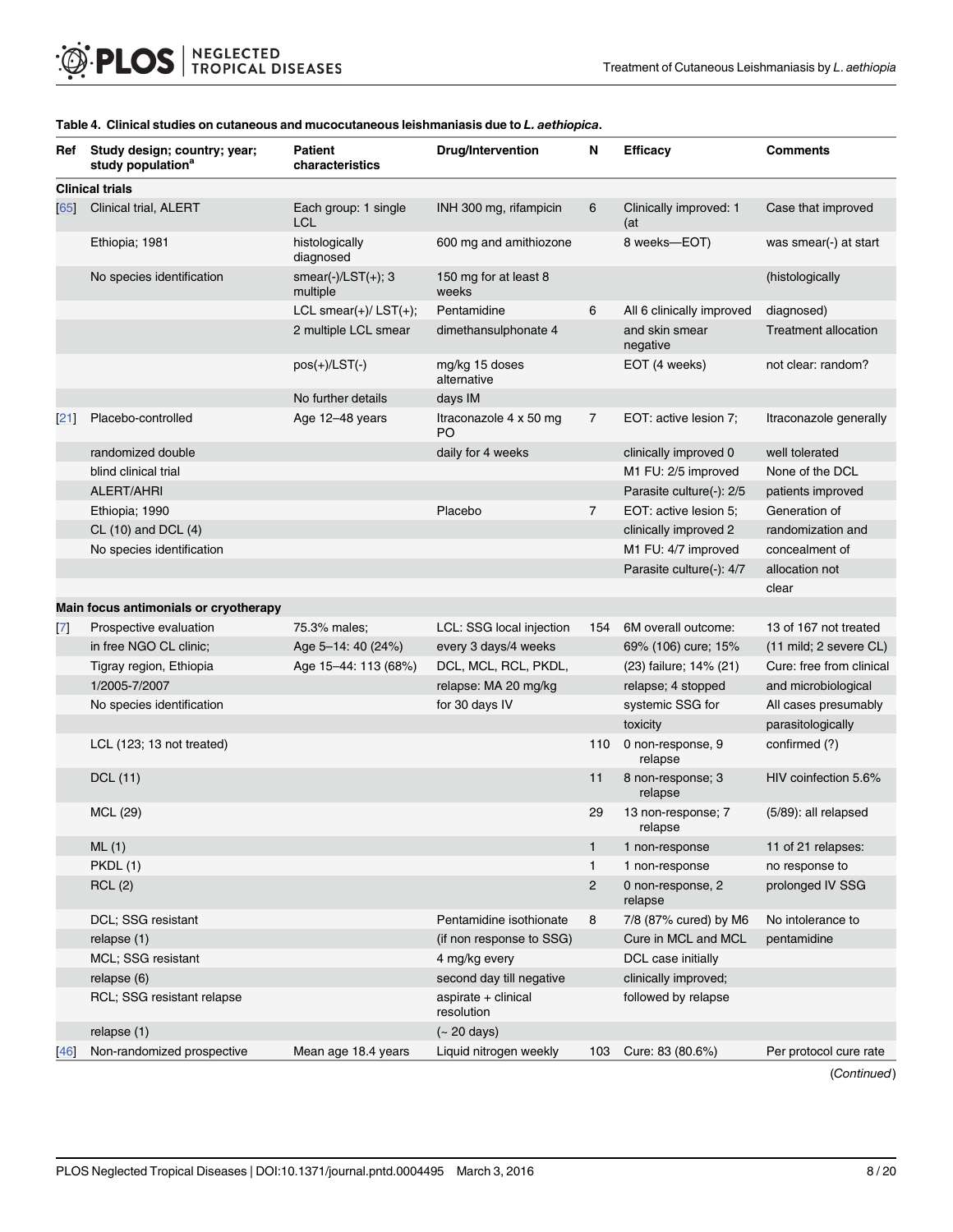## Table 4. (Continued)

| Ref            | Study design; country; year;<br>study population <sup>a</sup> | Patient<br>characteristics | <b>Drug/Intervention</b>     | N              | <b>Efficacy</b>               | <b>Comments</b>                 |
|----------------|---------------------------------------------------------------|----------------------------|------------------------------|----------------|-------------------------------|---------------------------------|
|                | prospective study                                             | Male 53/103                | until cure (3-4 sessions     |                | Non-response: 6<br>$(5.8\%)$  | Cryotherapy: 93.3%              |
|                | South-Ethiopia (Silti);                                       | Mean lesion duration:      | 10-30 sec per lesion         |                | Dropout: 14 (13.6%)           | SSG: 89.5%                      |
|                | 11/2008-6/2009                                                | 8.5 months                 | per visit)                   |                |                               | Cure (M3): ulcers:              |
|                | LCL and MCL cases $(n = 14)$                                  | Mean age 19.6 years        | SSG 20 mg/kg/day for 30      | 20             | Cure: 17 (85.0%)              | complete scarring               |
|                | (active & passive case                                        | Male 14/20                 | days IM-FU?                  |                | Non-response: 2<br>$(10.0\%)$ | Nodules: flattening             |
|                | finding)                                                      | Mean lesion duration:      | (SSG if lesions: > 3; or     |                | Dropout: 1 (5.0%)             | no inflammation                 |
|                |                                                               | 13.1 months                | esthetically sensitive       |                |                               |                                 |
|                |                                                               |                            | areas; or MCL)               |                |                               |                                 |
| $\overline{5}$ | Case series presented                                         | Total 559 cases            | Liquid nitrogen              | 559            | 340 discharged cured          | Partly overlapping with         |
|                | at consultative meeting                                       | 341 male, 218 female       | Duration variable            |                | 114 still on treatment        | record above [46]               |
|                | ALERT/AHRI                                                    | Age range 2-70 years       | 4-12 weeks up to >           |                | 105 interrupted               |                                 |
|                | Addis Abeba, 2001-2006                                        | 79% lesion in face         | 60 weeks                     |                | (16 failing cases found       |                                 |
|                | Confirmed CL cases                                            | 79% LCL, 4% multiple       |                              |                | with other pathology)         |                                 |
|                | Unclear about                                                 | CL; 17% MCL                |                              |                |                               |                                 |
|                | species identification                                        |                            |                              |                |                               |                                 |
| 47             | Case series, Kenya-LCL                                        | Male adults                | SSG 18-20 mg/kg IV<br>twice  | 3              | All patients improved<br>and  | No severe toxicity              |
|                | 1981-1982                                                     | Age: 18, 21, 22 years      | daily 30 days                |                | parasite negative<br>during   | (mainly thrombosis and          |
|                | Cases unresponsive                                            | Lesion duration 5, 7,      |                              |                | treatment                     | transient ECG and liver         |
|                | to SSG                                                        | 9 months                   |                              |                | All clinically cured (by      | test abnormalities)             |
|                | Species identification in                                     |                            |                              |                | M2-M6; one relapse by         |                                 |
|                | One                                                           |                            |                              |                | 1 year; improved with         |                                 |
|                |                                                               |                            |                              |                | heat therapy                  |                                 |
| 48             | Case report                                                   | Male, 29 years             | SSG 20 mg/kg                 |                | Partial clinical<br>response  | 1987: LCL cured after           |
|                | Addis Ababa, 1993                                             | Original lesion            | 30 days                      |                | EOT; cured at M8              | SSG 30d;                        |
|                | Recurrence of LCL                                             | treated and cured          |                              |                | Parasitological failure       | Recurrence (1991): no<br>effect |
|                | due to AIDS                                                   | in 1987                    |                              |                | (no change)                   | effect of SSG                   |
|                | <b>Main focus pentamidine</b>                                 |                            |                              |                |                               | of SSG 30 days                  |
| [49]           | Case series                                                   | 6 males, 2 females         | Pentamidine (no details)     | $\overline{c}$ | DCL: both "responded          | 2 LCL & 1 lupoid CL<br>Not      |
|                | DCL (2)/LCL(6)                                                | Age range 12-30 years      |                              |                | well"                         | not parasitologically           |
|                | combined with                                                 |                            |                              | $\mathbf{1}$   | CL (lupoid):<br>"responded    | Confirmed                       |
|                | leprosy;                                                      |                            |                              |                | well"                         | 7/8 lepra cases treated         |
|                | Addis Abeba, Ethiopia                                         |                            |                              | 4              | LCL: all "responded<br>well"  | (with dapsone)                  |
|                | 1965-67; 1974-76                                              |                            | Cycloguanil paomate          | $\mathbf{1}$   | No info                       | Outcome: "responded             |
|                | No species identification                                     |                            |                              |                |                               | well"; relapse in 1 LCL         |
| [50]           | Case series,                                                  | Details lacking            | Pentamidine (Lomidine)<br>IM |                | General comments:             | Despite dramatic                |
|                | 20 complicated CL cases,                                      | No sex predominance        | $+/- 1$ cc/10 kg every       |                | "Antimonials ineffective      | improvement with,               |
|                | Ethiopia; 1965                                                | Onset: age 4-12 years      | 2 d for 7 doses              |                | (SSG 10 cc IM 17<br>days)"    | recrudescence typically         |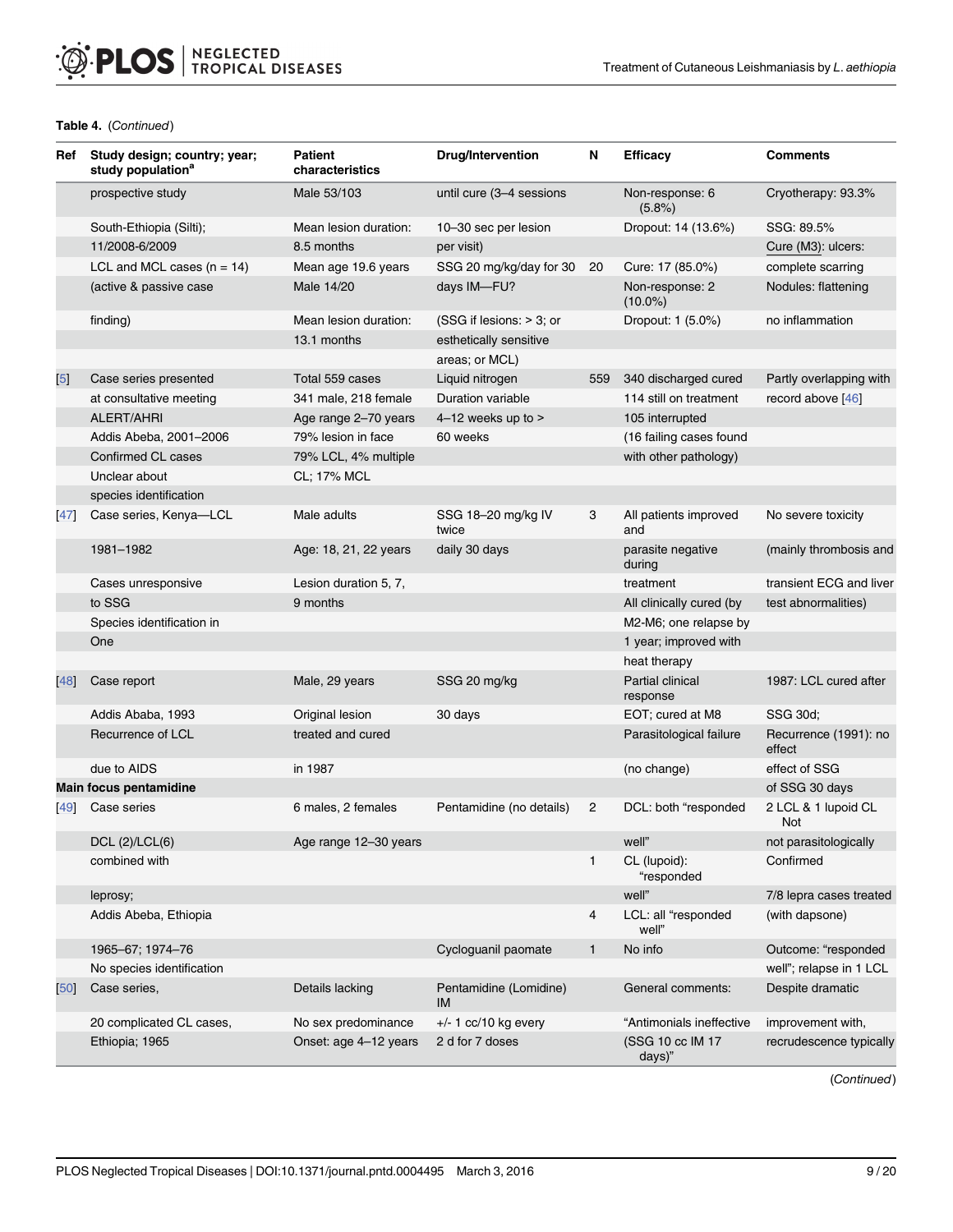## Table 4. (Continued)

| Ref         | Study design; country; year;<br>study population <sup>a</sup> | Patient<br>characteristics | <b>Drug/Intervention</b>          | N              | <b>Efficacy</b>                    | <b>Comments</b>                 |
|-------------|---------------------------------------------------------------|----------------------------|-----------------------------------|----------------|------------------------------------|---------------------------------|
|             | No species identification                                     | except one 57 years        |                                   |                | Pentamidine: "rapid                | seen after pentamidine;         |
|             |                                                               |                            |                                   |                | diminution of lesions"             | All parasitologicallly          |
|             |                                                               |                            |                                   |                |                                    | confirmed?                      |
| [51]        | Case series, MCL (4)                                          | 3 males, one female        | Pentamidine 150 mg IM             | $\mathbf{2}$   | Pentamidine: "very                 | Antimonials used in 2           |
|             | Ethiopia, 1978                                                | Age range 15-49 years      | twice weekly for 8 weeks          |                | good response"                     | Cases since no                  |
|             | No species identification                                     |                            | MA (Glucantime)                   | $\overline{2}$ | MA: "no response"                  | pentamidine vailable            |
|             |                                                               |                            | no details                        |                |                                    |                                 |
| $[52]$      | Case series; LCL, DCL                                         | 104 pts; 40 females        | Pentamidine mesylate              |                | 49 LCL and all 6 DCL               | 55 pts treated, 20 with         |
|             | ALERT, Ethiopia                                               | 64 males                   | (Lomidil) 2-4 mg/kg IM            |                | were treated                       | severe toxicity;                |
|             | 5/1981-4/1983                                                 | 74% age 10-39              | Alternate days                    |                | No efficacy data on<br><b>LCL</b>  | 15 withdrawn PM                 |
|             | Species identification in part                                | 98 LCL, 6 DCL              | Duration not given                |                | DCL: All clinically                | (severe nausea,<br>vomiting,    |
|             | 20                                                            | DCL: mean duration         |                                   |                | improved at discharge              | hypoglycaemia)                  |
|             |                                                               | 5 years                    |                                   |                | 3 still smear $(+)$                | 3 diabetes mellitus;<br>1atient |
| Various     |                                                               |                            |                                   |                |                                    |                                 |
| 53          | Case series, Addis Abeba,                                     | 2 females, 3 males         | Metronidazole 3x500 mg<br>$4 - 8$ | 5              | No clinical or<br>histological     | Remission after                 |
|             | Ethiopia, 1978; MCL -                                         |                            | Weeks                             |                | Changes                            | treatment with                  |
|             | parasitologically                                             |                            |                                   |                |                                    | Pentamidine                     |
|             | confirmed;                                                    |                            |                                   |                |                                    | Isethionate                     |
|             | No species identification                                     |                            |                                   |                |                                    | No serious side effects         |
| [54]        | Case series; LCL,                                             | No details                 | Cycloguanil pamoate<br>(CI-       | 30             | 20 pts were reviewed<br>at         | Not all cases                   |
|             | Wollega province                                              |                            | 501; Camolar)                     |                | FU: improved (2); no               | parasitologically               |
|             | Ethiopia, 1968                                                |                            | 2x2.5 ml IM (2x 350 mg            |                | change (8); ambiguous<br>(3)       | confirmed; Pts that             |
|             | No species identification                                     |                            | twice the dose for                |                | ie both signs of                   | improved had not                |
|             |                                                               |                            | for malaria treatment)            |                | worsening/improve                  | been parasitologically          |
|             |                                                               |                            | lower for children;<br>repeated   |                | ment; worsening (7)                | confirmed                       |
|             |                                                               |                            | at 6 weeks in 10 pts              |                |                                    |                                 |
| $\sqrt{55}$ | Case report, LCL case                                         | 51 year old non,           | Ketoconazole dose of<br>200       | $\mathbf{1}$   | EOT: lesion 50%                    | Minimal response with<br>4      |
|             | having lived in Tigray                                        | lesion duration: 27        | mg b.i.d. for 4 weeks             |                | Reduction                          | weeks application of            |
|             | region, Ethiopia                                              | <b>Months</b>              |                                   |                | By 2.5 months after                | Pentamidine                     |
|             | Lesion onset 1982,                                            |                            |                                   |                | treatment: cure/lesion             | dimethylsulfoxide gel           |
|             | Ketoconazole given 1984                                       |                            |                                   |                | healed                             | No relapse at 12M               |
|             | No species identification                                     |                            |                                   |                |                                    |                                 |
|             | Ethiopian/Eritrean migrants or travelers[54]                  |                            |                                   |                |                                    |                                 |
| 56          | Case report                                                   | Two children (both         | Ointment containing 15%           | $\blacksquare$ | All parasitologically<br>cured     | Two developed allergic          |
|             | LCL in Ethiopian patients                                     | female), one male          | paromomycin sulphate<br>and       |                | at ten days                        | contact dermatitis              |
|             | migrated to Israel, 1987                                      | One case first             | 12%<br>methylbenzethonium         |                | All clinically cured but<br>end of |                                 |
|             | Longstanding LCL (2                                           | treated with keto          | chloride in white soft            |                | treatment extended in              |                                 |
|             | years)                                                        | conazole 50mg/d            | paraffin-applied twice            |                | two (10-30 days)                   |                                 |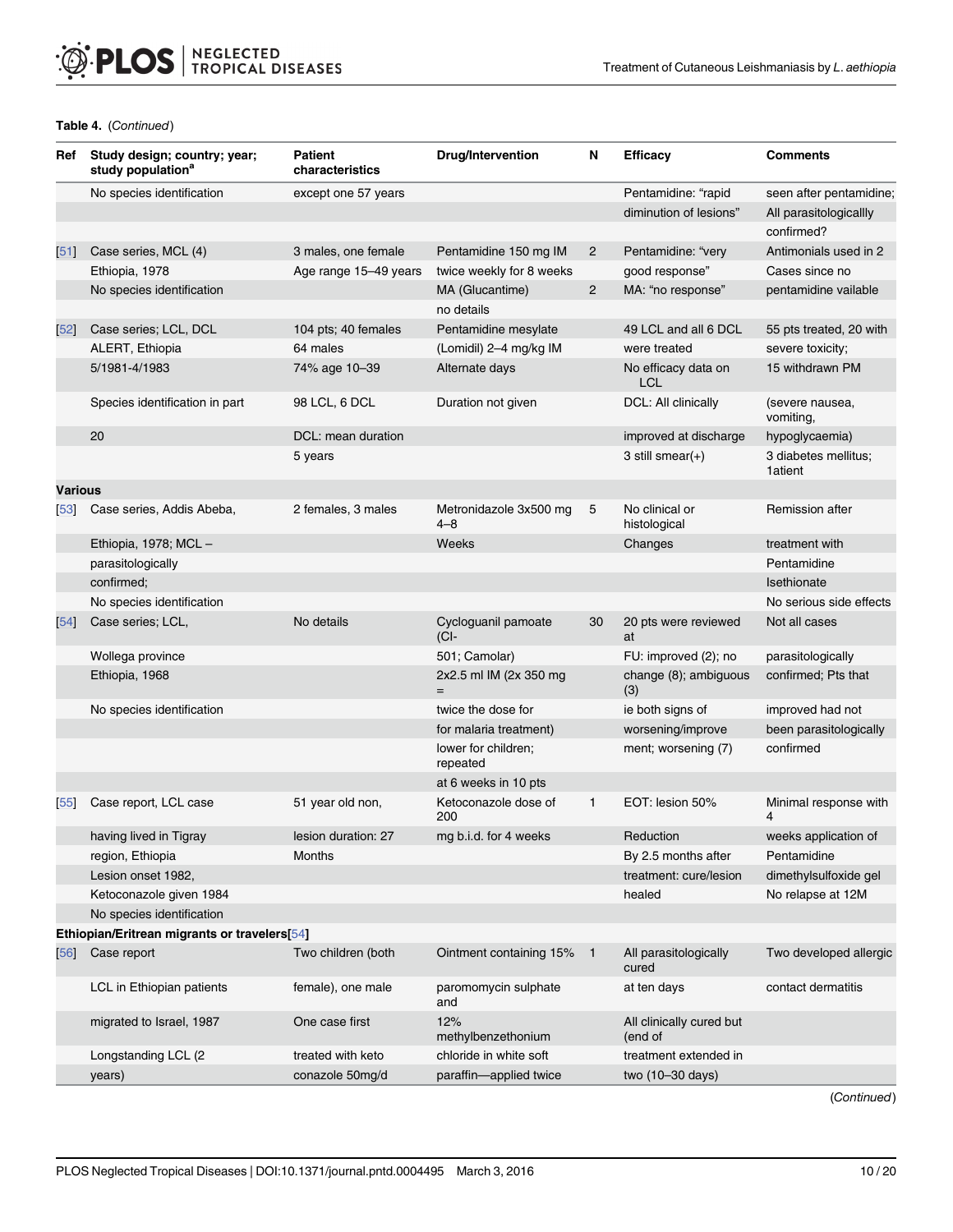| Ref | Study design; country; year;<br>study population <sup>a</sup> | <b>Patient</b><br>characteristics | <b>Drug/Intervention</b>     | N | Efficacy                       | <b>Comments</b>      |
|-----|---------------------------------------------------------------|-----------------------------------|------------------------------|---|--------------------------------|----------------------|
|     |                                                               | for 4 weeks                       | daily for 10 days            |   | since at day 10 no<br>clinical |                      |
|     |                                                               | without success                   |                              |   | improvement                    |                      |
| 571 | Case report, LCL                                              | No details                        | Miltefosine-No details       |   | Clinically cured               | CL probably          |
|     |                                                               |                                   |                              |   |                                | acquired in Egypt    |
| 58  | Case report                                                   | 38-year old,                      | Liposomal amphotericin<br>B  |   | Clinically improved by<br>3    | On infliximab,       |
|     | LCL in Eritrean man                                           | Immunosuppressed                  | 60 mg/kg body weight in      |   | weeks; clinically cured<br>at  | methotrexate,        |
|     | travelled to Germany                                          | male patient                      | doses of 200 mg/day for<br>2 |   | 12 month follow-up<br>visit    | and prednisolone for |
|     |                                                               | 6x5 cm facial lesion              | 2 days (2.5–3 mg/kg/d x      |   |                                | rheumatoid arthritis |
|     |                                                               |                                   | 22); total dose 4.4 gram     |   |                                |                      |

#### <span id="page-10-0"></span>Table 4. (Continued)

<sup>a</sup>lf the study period is not given, the year of publication is represented; cases parasitologicallly confirmed unless specified otherwise; species confirmation done (L aethiopica) unless specified otherwise

ALERT: All Africa Leprosy Rehabilitation and Training Center; AHRI: Armauer Hansen Research Institute; DCL: diffuse cutaneous leishmaniasis; EOT: end of treatment; IM: intramuscular; INH: isoniazid; LCL: localised cutaneous leishmaniasis; LST: Leishmania skin test; MA: meglumine antimonite; PO: per os; 1M FU: one month follow up; SSG: sodium stibugluconate

doi:10.1371/journal.pntd.0004495.t004

patients from routine clinical practice and without standardized outcome reporting. Pentamidine also appeared effective in the above mentioned clinical trial and in the complicated CL cases (CL relapse not responding to SSG including MCL) in the prospective study from Tigray [\[7](#page-16-0)]. We identified one case study of LCL treated with ketoconazole, with 50% lesion reduction at the end of treatment and cure 2.5 months later.

Several small studies reported on treatment in countries outside Ethiopia. Paromomycin ointment was highly effective in three Ethiopians treated in Israel. As to miltefosine, one case of successful treatment was reported in Germany. Of interest, miltefosine has been successfully used in more than 50 CL cases due to L aethiopica in Addis Ababa, but the findings have not been published (personal communication, Asrat Hailu). Liposomal amphotericin B was found effective in one immunosuppressed Eritrean patient treated in Germany.

Four studies included MCL patients. Metronidazole was ineffective in five cases of MCL. Antimonials were usually not found effective, but better outcomes were generally observed with pentamidine.

The available in vitro data relating to these drugs suggest a good susceptibility of L aethio-pica to miltefosine, paromomycin, pentamidine and amphotericin B ([Table 5\)](#page-11-0). The most recent study by Utaile et al was conducted in Ethiopia using strains isolated from patients [[18](#page-17-0)]. Parasite susceptibility was highest for AmBisome (in the sub-micromolar range), followed by miltefosine with an  $IC_{50}$  of 5.88 μg/ml. Efficacy of miltefosine against visceral leishmaniasis and other CL-causing species was exerted in a similar low micromolar range. Miltefosine had the highest maximal efficacy against CL, MCL and DL. Paromomycin had the highest  $IC_{50}$  but had the second highest maximal efficacy against MCL and CL strains. Two other studies used reference strains. In the study by Escobar at al, amphotericin B was again active at low concentrations; the ED<sub>50</sub> for miltefosine was less than 5  $\mu$ M [\[19](#page-17-0)]. In a third study, pentamidine had the lowest ED<sub>50</sub> (0.6 μM), followed by paromomycin (ED<sub>50</sub> 6.4 μM) [\[20\]](#page-17-0). In another study, paromomycin was evaluated against three strains, with  $ED_{50}$  of 4.0–15.0  $\mu$ g/ml before treatment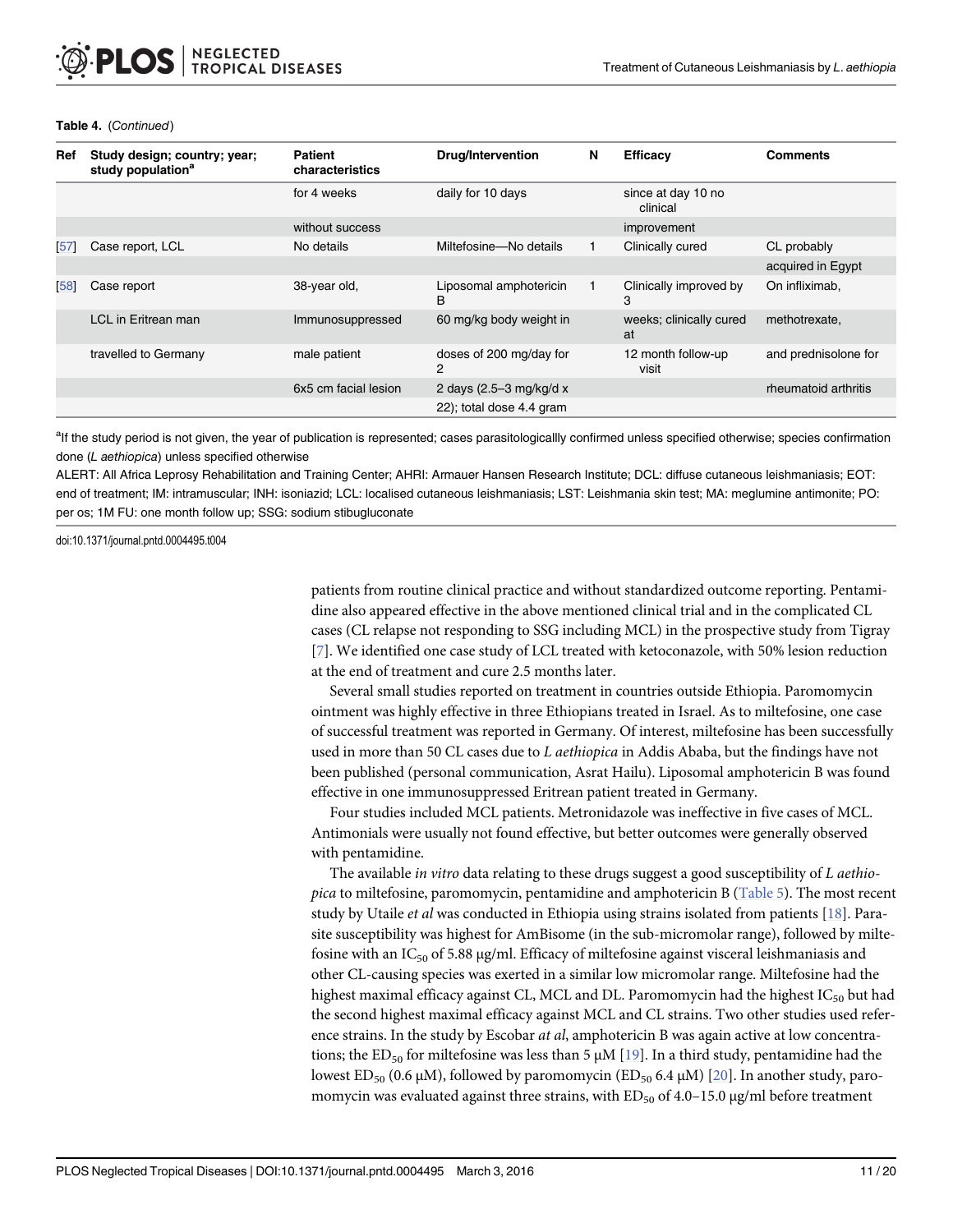| Ref | Assay; parasite strains                                                                                               | IC50 or ED50                                                              | <b>Comments</b>                                                                                          |
|-----|-----------------------------------------------------------------------------------------------------------------------|---------------------------------------------------------------------------|----------------------------------------------------------------------------------------------------------|
| 18  | Amastigote-macrophage in vitro model-CD1 mouse                                                                        | $IC50$ ( $\mu$ g/ml $\pm$ SD)                                             | MF: maximal efficacy against all three forms;<br>followed by ampho against LCL; by PM against<br>DCL/ML: |
|     | derived PEMs                                                                                                          | - Ampho: $0.16 \pm 0.18$                                                  | DCL/ML generally less sensitive                                                                          |
|     | Patient strains:                                                                                                      | $-MF: 5.88 \pm 4.79$                                                      |                                                                                                          |
|     | LCL: 8; MCL: 9; DCL: 7                                                                                                | $-SSG: 10.23 \pm 8.12$                                                    |                                                                                                          |
|     |                                                                                                                       | - Paromo: $13.63 \pm 18.74$                                               |                                                                                                          |
| 20  | Human leukemia monocyte cell line THP-1                                                                               | ED50:                                                                     | L. aethiopica less sensitive to SSG than L donovani                                                      |
|     | MHOM/ET/72/L100 strain                                                                                                | - SSG: 25.3 µg SbV/ml;                                                    |                                                                                                          |
|     |                                                                                                                       | $-$ PM: 0.6 $\mu$ M                                                       |                                                                                                          |
|     |                                                                                                                       | - Paromo: 6.4 µM                                                          |                                                                                                          |
| 19  | Promastigote assay; Amastigote-macrophage assay<br>(peritoneal CD1 mouse macrophages)                                 | Promastigote (ED50-µM)                                                    | Ampho most active (submicromolar concentration)                                                          |
|     | MHOM/ET/84/KH strain                                                                                                  | $-MF: 1.16 - 2.76$                                                        | Tested in parallel: L Major generally least<br>susceptible, L donovani most susceptible                  |
|     |                                                                                                                       | - Edelfosine: 0.62-1.28                                                   |                                                                                                          |
|     |                                                                                                                       | - Ampho: $0.11 - 0.24$                                                    |                                                                                                          |
|     |                                                                                                                       | Amastigote (ED50-µM)                                                      |                                                                                                          |
|     |                                                                                                                       | $-MF: 2.63 - 4.92$                                                        |                                                                                                          |
|     |                                                                                                                       | - Edelfosine: 1.15-2.92                                                   |                                                                                                          |
|     |                                                                                                                       | - Ampho: 0.04-0.07                                                        |                                                                                                          |
| 21  | THP-1 monocyte cell line                                                                                              | 1) ED50: 4.0 µg/mL (pre-<br>treatment); 21.9 µg/mL (at<br>relapse);       | ED50 for SSG high: 78.2 µg Sb/ml (pt 1); 55.0 µg<br>(pt 2)                                               |
|     | Patient strains (DCL-Ethiopia); Two patients (1,2) treated<br>with PM and subsequent relapse, improving on PM/<br>SSG | 2) ED50: 7.1 µg/mL (pre-<br>treatment),: $21.3 \mu g/mL(at)$<br>relapse)- | Sb/ml synergism with SSG in both patients                                                                |
|     | Patient 3 treated with PM/SSG                                                                                         | 3) ED50: 15.0 µg/mL (pre-<br>treatment)                                   |                                                                                                          |

#### <span id="page-11-0"></span>[Table 5.](#page-6-0) Drug susceptibility studies on L. aethiopica.

ampho: amphotericin B deoxychelate; DCL: diffuse cutaneous leishmaniasis (CL); ED50: effective dose 50; IC50: inhibitory dose 50; LCL: localized CL; MCL mucocutaneous leishmaniasis; MF: miltefosine;; Paromo: paromomycin; PEM: Peritoneal exudate macrophages; PM: pentamidine; SSG: sodium stibogluconate; Sb: pentavalent antimonial.

doi:10.1371/journal.pntd.0004495.t005

[\[21](#page-17-0)]. Antimonials were only active at high concentrations, but exerted synergism with PM which correlated with the clinical response.

## Clinical studies on DCL treatment

As to treatment with pentamidine, we found data on 62 patients in a total of ten studies [\(Table 6\)](#page-12-0). The largest group of patients stems from pioneering work done by Bryceson and colleagues in the late sixties, reporting on 31 patients treated with varying regimens of pentamidine. Of 24 patients receiving pentamidine daily or every other day in the study by Bryceson, all improved during treatment although none was cured. However, frequent pentamidine administration was associated with substantial toxicity. With less frequent administration, safety was improved at the expense of efficacy. An additional four cases were reported in four other studies, all showing clinical improvement.

Outcomes with systemic antimonials were reported in 38 cases, of which only nine demonstrated clinical response. A prolonged course of paromomycin was successful in treating two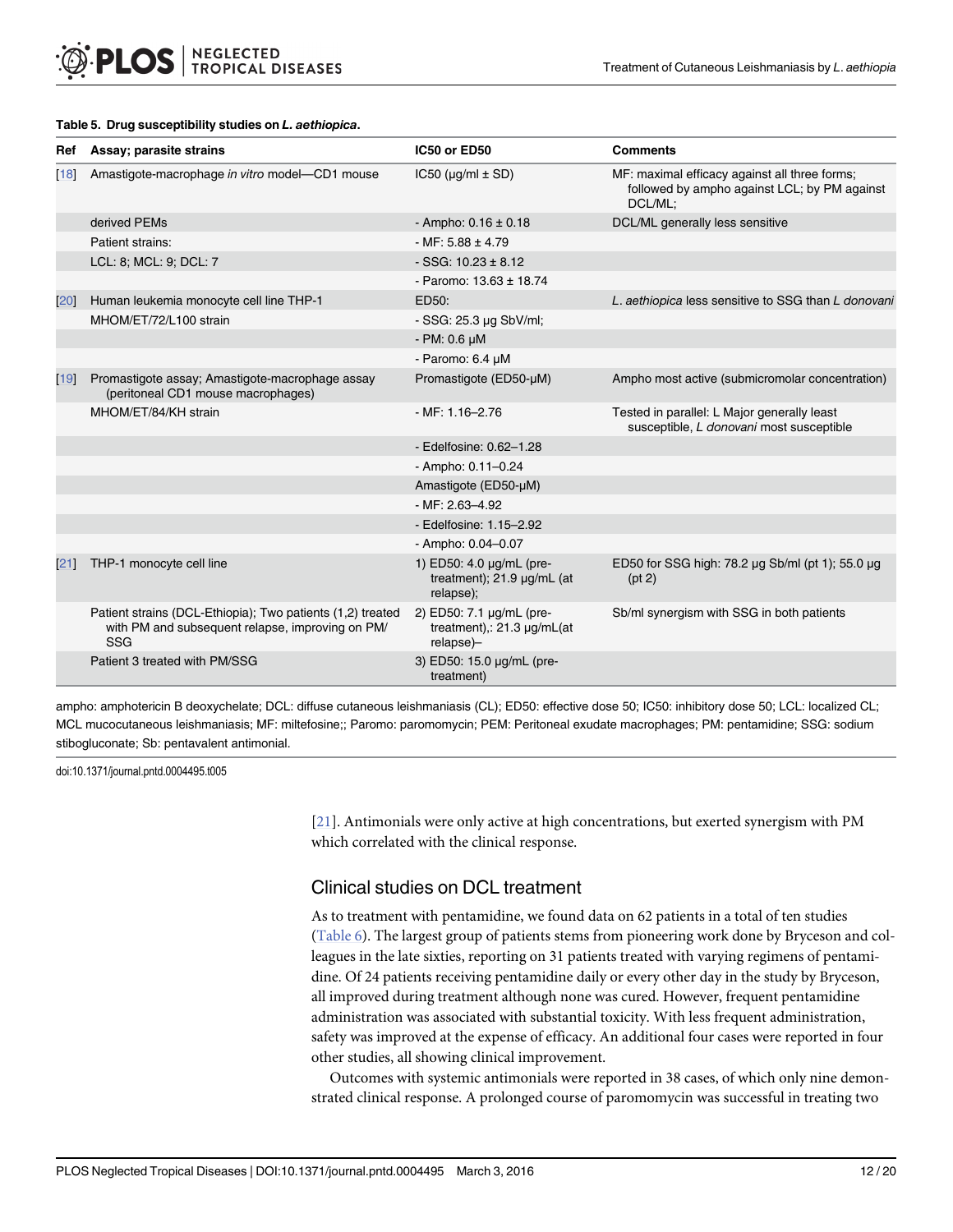| Ref         | Study design; country;<br>year; study population <sup>a</sup> | <b>Patient</b><br>characteristics | <b>Drug/Intervention</b>                               | N  | <b>Efficacy</b>                             | <b>Comments</b>                 |
|-------------|---------------------------------------------------------------|-----------------------------------|--------------------------------------------------------|----|---------------------------------------------|---------------------------------|
| $\sqrt{59}$ | Case series; DCL                                              | Female, 28 years                  | Pentamidine                                            | 1  | Clinical, histological                      | No info on toxicity             |
|             | Ethiopia; 1982                                                | DCL for 2 years                   | dimethane sulphonate                                   |    | and parasitological                         | Male pt had been                |
|             |                                                               | Male, 35 years,                   | 200 mg (Lomidine) daily                                |    | improvement by EOT                          | treated with                    |
|             |                                                               | DCL for 10 year                   | IM for two weeks                                       |    | (no "cure")                                 | pentamidine before              |
|             |                                                               |                                   |                                                        |    |                                             | but had relapsed                |
| 60          | Case series; DCL                                              |                                   | Pentamidine<br>dimethansulphonate 4 mg/kg              | 31 | 31 improved (7 cured)                       | Cure: clinic-                   |
|             | Ethiopia; 1970                                                |                                   | (Lomidine)                                             |    |                                             | parasitological                 |
|             | No species identification                                     |                                   | - Daily or alternative days (4-23<br>doses); TD 1-3.4g | 24 | 24 improved (0 cured)                       | resolution;<br>Improved:        |
|             |                                                               |                                   |                                                        |    | 13 relapse                                  | clinical<br>improvement;        |
|             |                                                               |                                   | - Weekly (4-21 weeks); TD 0.7-<br>2.4 <sub>g</sub>     | 12 | 11 improved (1 cured)                       | Relapse common;<br>Most         |
|             |                                                               |                                   | - Every two weeks (2-10w)                              | 9  | 6 improved (2 cured)                        | toxicity with PM &              |
|             |                                                               |                                   | - Monthly (5-6 months)                                 | 5  | 3 relapses; 2 lost                          | amphotericin B;<br>dose-        |
|             |                                                               |                                   | Pentostam: 10-20 mg/kg 5-30<br>days, TD 3-17 gr        | 17 | 0 improved 0                                | limiting toxicity with          |
|             |                                                               |                                   | Glucantime: 10-21 days; 12 mg/<br>kg 10-21 days (TD    | 8  | 4 improved                                  | frequently doses<br><b>PM</b>   |
|             |                                                               |                                   | $3 - 12.6$ gr)                                         |    |                                             |                                 |
|             |                                                               |                                   | SSG + pentamidine                                      | 16 | 12 improved (4 cured)                       | Other drugs tested<br>(no       |
|             |                                                               |                                   | (for relapse after SSG)                                |    | 6 relapsed                                  | convincing effects):            |
|             |                                                               |                                   | alternating 10 doses                                   |    |                                             | high dose<br>antimalarials;     |
|             |                                                               |                                   | each (2-8 weeks)                                       |    |                                             | astiban<br>macrocylon,          |
|             |                                                               |                                   | Amphotericin B 1 mg/kg on<br>alternating days (29-48   | 4  | 4 improved 4 (1 cured)                      | Griseofulvine                   |
|             |                                                               |                                   | mg/kg TD over 3-5 months)                              |    |                                             |                                 |
| [61, 62]    | Case report                                                   | 40 year old female                | PM isethionate 200 mg IM every                         |    | Marked reduction in<br>reduclinimprovement, | Mention >100 CL<br>cases        |
|             | DCL relapse after PM                                          | DCL since 25<br>years             | every 2 d for one month                                |    | parasite load; no DM                        | PM treated 1974-<br>79          |
|             | Previously transient DM                                       | Non-response to                   |                                                        |    | Subsequent relapse                          | PM isethionate 200<br>mg IM     |
|             | with Lomisil (pentamidine                                     | MA, metronidazole                 |                                                        |    | treated with Lomisil:                       | daily 15 days: no<br><b>DM</b>  |
|             | mesylate)                                                     | dapsone,                          |                                                        |    | developed DM                                | Lomisil period<br>1979-80       |
|             | AHRI, Ethiopia; 1978                                          | Chloroquine                       |                                                        |    |                                             | DM in 2/30 in 2<br>year         |
|             |                                                               | Clofazimine                       |                                                        |    |                                             |                                 |
| [21]        | Case series, DCL                                              | Male $(2)$                        | Paromo 14 mg/kg 60 days                                | 2  | EOT complete clinico-                       | Relapse after 1 and<br>3        |
|             | Addis Ababa,                                                  |                                   | (2 cases of DCL)                                       |    | parasitological resolution                  | months;<br>subsequently         |
|             | Ethiopia, 1990-1992                                           |                                   | (reduced to 12 mg/kg)                                  |    |                                             | <b>Treated with</b><br>paramo + |

#### <span id="page-12-0"></span>[Table 6.](#page-11-0) Clinical studies specifically focused on diffuse cutaneous leishmaniasis due to L. aethiopica.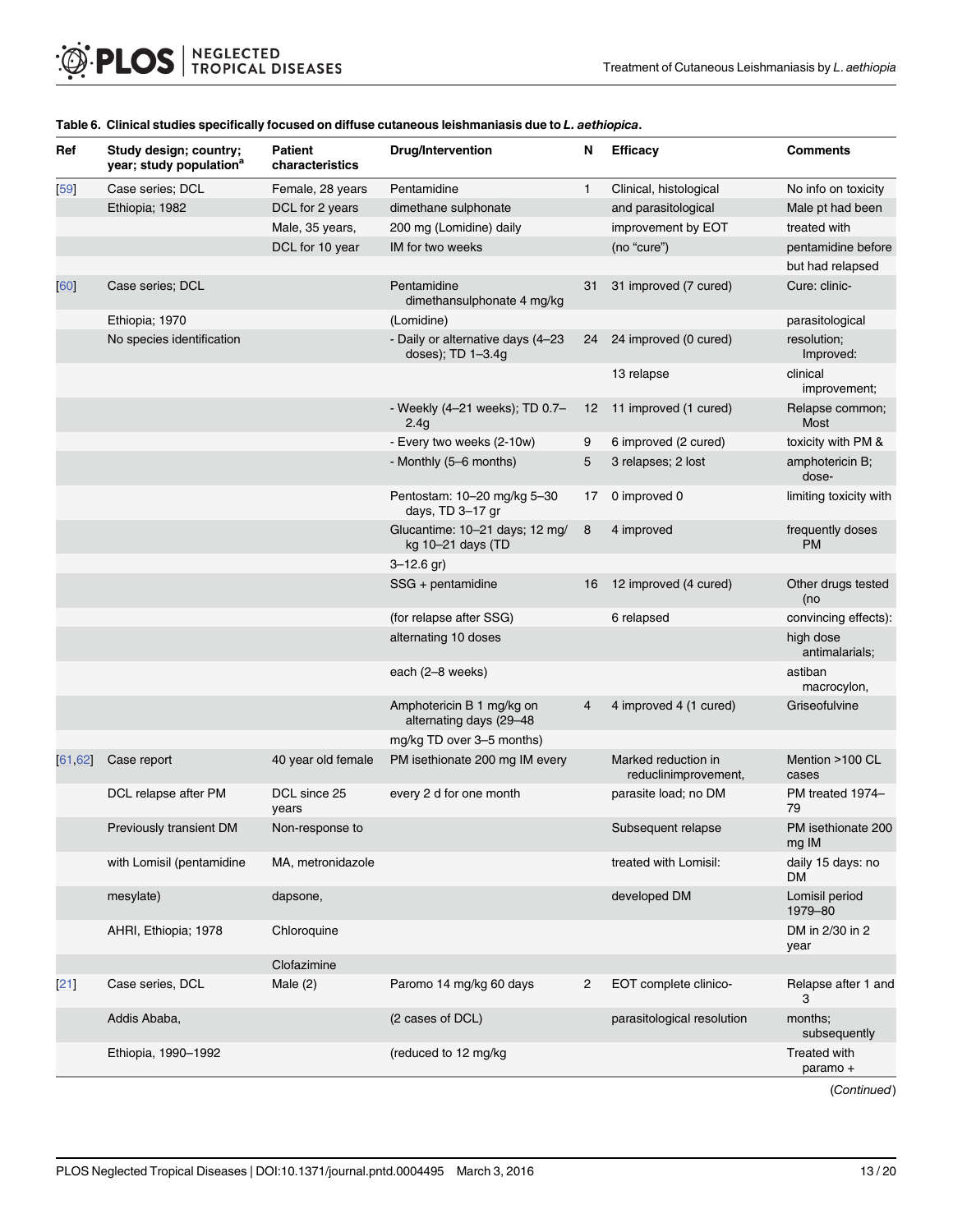| Ref  | Study design; country;<br>year; study population <sup>a</sup> | <b>Patient</b><br>characteristics | <b>Drug/Intervention</b>    | N              | <b>Efficacy</b>             | <b>Comments</b>              |
|------|---------------------------------------------------------------|-----------------------------------|-----------------------------|----------------|-----------------------------|------------------------------|
|      | No species identification                                     |                                   | 3x/weeks in one pt due to   |                |                             | <b>SSG</b>                   |
|      |                                                               |                                   | renal dysfunction           |                |                             |                              |
|      |                                                               | Male (2); female<br>(1)           | Paromo 14 mg/kg + SSG       | 3              | EOT complete clinico-       | Relapse free at 17,<br>2 and |
|      |                                                               |                                   | 10 mg/kg 2 months-          |                | parasitological resolution  | 21 months;<br>Audiograms     |
|      |                                                               |                                   | beyond parasitological cure |                |                             | normal                       |
|      |                                                               |                                   | (6-9 months; 2 patients     |                |                             | PM dose reduction<br>in      |
|      |                                                               |                                   | relapsing after paromo (see |                |                             | one patient for<br>renal     |
|      |                                                               |                                   | $above$ ) + 1 new patient   |                |                             | Dysfunction                  |
| 63   | Case series, DCL                                              | Three (no details)                | Chlorpromazine 2%           | 3              | All became smear neg        | No long term<br>outcome      |
|      | Addis Ababa,                                                  |                                   | ointment for one month      |                | Inflammation dis-           | All three confirmed          |
|      | Ethiopia; 1983                                                |                                   |                             |                | appeared (3); regression    | parasitologically            |
|      | No species identification                                     |                                   |                             |                | of affected area (1)        |                              |
| [53] | Case series, DCL                                              | Two (no details)                  | Metronidazole-no details    | 2              | Initial clinical            | No complete<br>remission     |
|      | Addis Ababa; 1978                                             |                                   | Given                       |                | improvement;                |                              |
|      | No species identification                                     |                                   |                             |                | histologically confirmed: 1 |                              |
|      |                                                               |                                   |                             |                | 1                           |                              |
| 64   | Case series, DCL                                              | <b>Atypical DCL</b><br>$(n = 2);$ | MA 28 days IM               | $\overline{2}$ | Clinical improvement        | One case received            |
|      | Mekele; 2013                                                  | alike borderline-                 |                             |                | <b>EOT</b>                  | a second treatment           |
|      | No species identification                                     | tuberculoid leprosy               |                             |                |                             | course for<br>consolidation  |
|      |                                                               | Males (18, 20<br>years)           |                             |                |                             |                              |

#### Table 6. (Continued)

<sup>a</sup>lf the study period is not given, the year of publication is represented; cases parasitologicallly confirmed unless specified otherwise; species confirmation done (L aethiopica) unless specified otherwise

ALERT: All Africa Leprosy Rehabilitation and Training Center; AHRI: Armauer Hansen Research Institute; DCL: diffuse cutaneous leishmaniasis; EOT: end of treatment; IM: intramuscular; INH: isoniazid; LCL: localised cutaneous leishmaniasis; LST: Leishmania skin test; MA: meglumine antimonite; PO: per os; 1M FU: one month follow up; SSG: sodium stibugluconate

doi:10.1371/journal.pntd.0004495.t006

cases of DCL, although both relapsed [[21](#page-17-0)]. Three patients (including these two relapse cases) have been successfully treated with an extended course of paromomycin combined with SSG. Good susceptibility to paromomycin, poor susceptibility to antimonials but synergism between SSG and paromomycin could be demonstrated *in vitro* [[21](#page-17-0)]. In the study by Bryceson, sixteen individuals were treated with antimonials and pentamidine in combination. Twelve improved during treatment, seven were declared cured. In the same study, all four cases treated with conventional amphotericin B treatment improved, but toxicity was substantial.

Metronidazole was tried in two patients, who displayed clinical improvement. As mentioned above, itraconazole was generally not found to be effective. Chlorpromazine ointment displayed some effect in a small case series, reported over 30 years ago.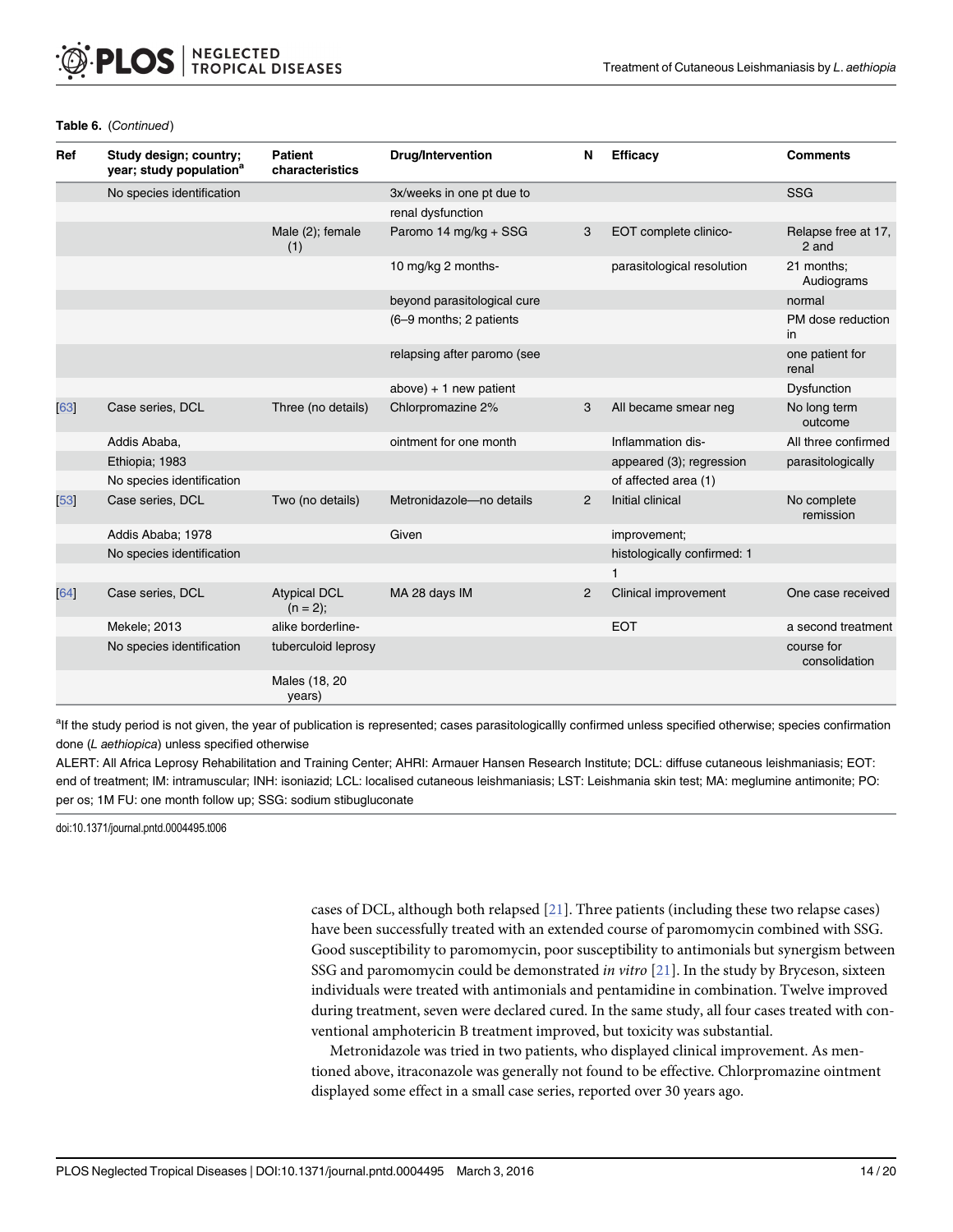|                     | <b>National guidelines</b>                              | <b>WHO quidelines</b>                                                                                |
|---------------------|---------------------------------------------------------|------------------------------------------------------------------------------------------------------|
| Local Therapy       | - Intra-lesion SSG weekly for four to six weeks         | Several options but indicating limited evidence base                                                 |
|                     | - Cryotherapy                                           | - Cryotherapy or intra-lesional                                                                      |
|                     | - Curetage <sup>a</sup>                                 | SSG (alone or combined)                                                                              |
|                     | - Heat therapy <sup>a</sup>                             | - Thermotherapy                                                                                      |
|                     | - Topical ointment <sup>a</sup>                         | - Topical ointment                                                                                   |
| Systemic<br>therapy | - Paromomycin 14–15mg (sulphate)/ kg for 20–<br>30 days | - 20 mg of Sb5+/kg/d IM or IV for 28 days                                                            |
|                     | - 20mg Sb5+/kg/day IM or IV for 4-8 weeks               |                                                                                                      |
|                     | - Miltefosine <sup>a</sup>                              |                                                                                                      |
|                     | - Liposomal amphotericin B <sup>a</sup>                 |                                                                                                      |
| Diffuse CL          | - Paromomycin 15mg/kg + SSG 10mg/kg                     | - 20 mg of Sb5+/kg/d IM or IV for 28 days + Paromomycin 15 mg/kg/day IM for 60<br>days or longer (C) |
|                     |                                                         | - Pentamidine isethionate 3–4 mg/kg/d IV once or twice weekly (up to 4 months) (C)                   |

#### <span id="page-14-0"></span>Table 7. Ethiopian and WHO guidelines for treatment of cutaneous leishmaniasis in Ethiopia.

Level of Evidence (C): Opinions of respected authorities, based on clinical experience, descriptive studies or reports of expert committees

<sup>a</sup> guideline stipulates these have not yet been used for CL in Ethiopia

CL: cutaneous leishmaniasis; IM: intramuscular; IV: intravenous; SSG: sodium stibugluconate

Sb5+: pentavalent antimonial

doi:10.1371/journal.pntd.0004495.t007

### **Discussion**

The evidence base for treatment of CL due to L aethiopica remains extremely poor. Most studies were conducted decades ago, including often involving a few patients, lacking appropriate control groups and usually not employing a well-defined and rigid methodology. Outcome measures varied widely across the different reports. In drug susceptibility studies, pentamidine, paromomycin, amphotericin and miltefosine looked most promising. Antimonials were only effective in vitro at relatively high doses. Some studies supported the efficacy of antimonials against LCL, others reported on the poor efficacy. Both the national and WHO recommend topical or systemic administration of antimonials for LCL treatment in Ethiopia (Table 7) and, despite the lack of a good evidence base, antimonials remain the most widely available antileishmanial drug in Ethiopia. Given the common and sometimes severe toxicity of antimonials, better defining its efficacy against CL in clinical trials is urgently needed.

The national guidelines recommend intramuscular paromomycin as the preferential LCL first line treatment. This is backed-up by in vitro data, although clinical evidence is very scarce with only a small case series on DCL and no reports on LCL caused by L aethiopica. Its good safety profile and availability in Ethiopia argue for its evaluation in clinical trials. At a dose of 12–18 mg/kg/day for 14 days, cure rates of over 90% were obtained in Brazil [[22](#page-17-0)], but only 50– 60% in Colombia and in Belize [\[23,24\]](#page-17-0).

Clinical efficacy of miltefosine has varied globally according to the etiological species and geographical area. In drug susceptibility testing, miltefosine looked promising against L aethiopia, warranting clinical studies. Miltefosine is now increasingly available in East-Africa for VL treatment, creating opportunities for CL as well. Few studies are available on the use of miltefosine against other species causing Old World CL. In one trial from Iran, miltefosine was found as effective as intralesional antimonials against CL caused by  $L$  major [\[25\]](#page-17-0). As to New World LCL, the efficacy of miltefosine varied across regions and/or species [\[26\]](#page-17-0).

Although pentamidine appeared effective in antimonial-resistant complicated CL, given its safety profile, it would probably only be considered as second line treatment for LCL. Given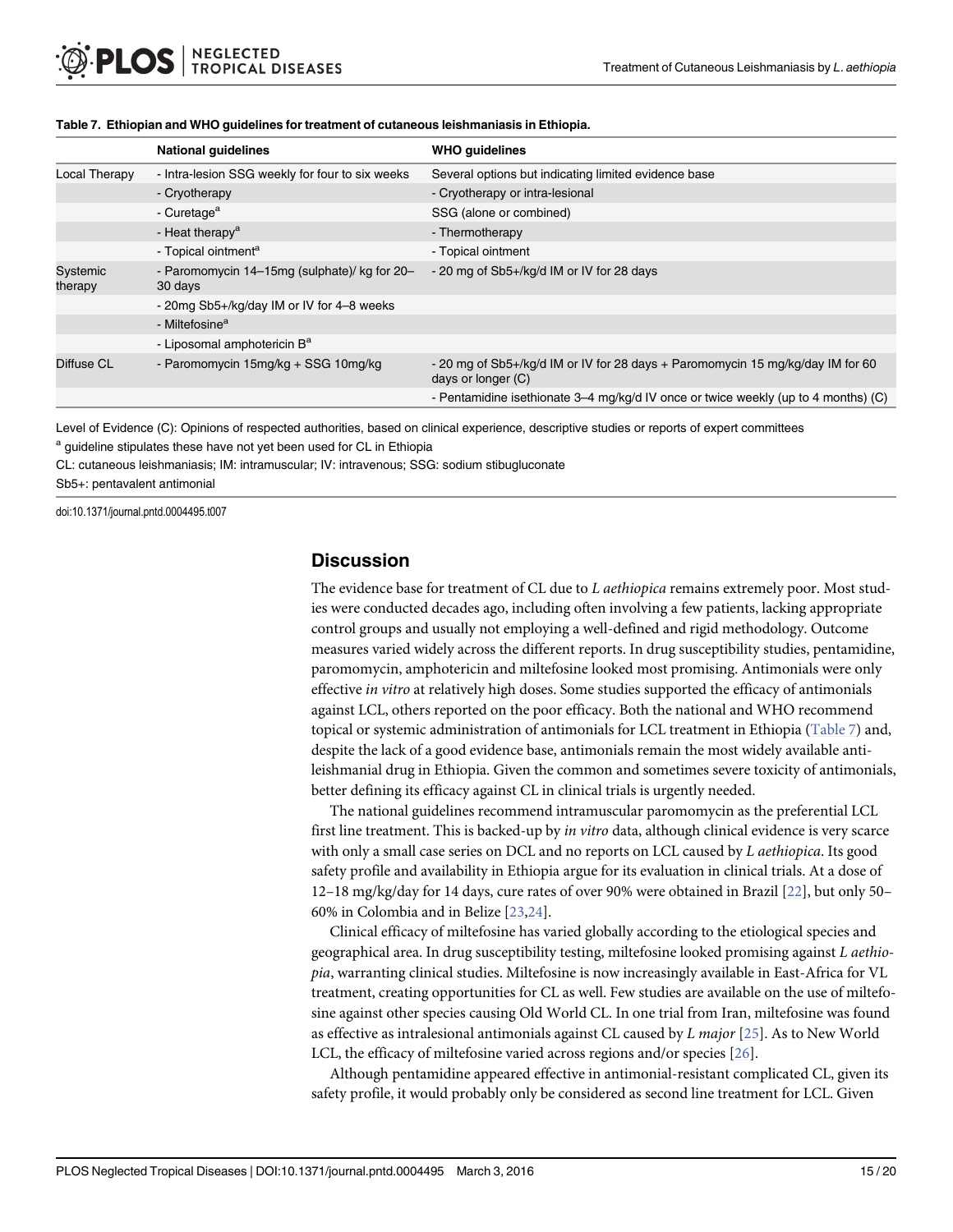<span id="page-15-0"></span>their ready availability in resource-limited settings (often via HIV programs), the efficacy of drugs such as ketoconazole and fluconazole merit further exploration.

Data on the efficacy of topical and physical therapies are very limited. Only cryotherapy and intralesional antimonials have to some extent been evaluated against CL in Ethiopia. Other topical (e.g., paromomycin) and physical therapies might be worth exploring, particular if easy to administer and if implementable in remote settings with limited well-trained health care staff. Recent findings with thermotherapy from Peru are modestly encouraging [\[27](#page-17-0)]. Topical application of amphotericin B is currently in early clinical evaluation by the Drugs for Neglected Diseases initiative (DNDi) against L braziliensis and L tropica [\(www.dndi.org\)](http://www.dndi.org). If promising, this should be expanded to L aethiopica.

Treatment of DCL has been notoriously difficult. While there have been only a few studies on pentamidine, available data seem to indicate a relatively good efficacy, although relapse was commonly observed after pentamidine discontinuation. While toxicity has been a critical concern issue with daily administration (for instance as treatment for human African trypanosomiasis), less frequent administration (e.g., every other day) appeared to be well tolerated while still effective. The WHO recommendations also include pentamidine for DCL treatment. Nevertheless, cumulative toxicity remains a concern, especially as to the risk of diabetes [\[28](#page-17-0)[,29\]](#page-18-0). Eight cases of diabetes have been reported from Ethiopia, presumably related to pentamidine use, also in cases that received less frequent administration. However, it is important to note that in the earlier studies pentamidine mesylate (Lomidine) was used, labelled according to the base-moiety (120 mg base per ampoule) with a recommended dose of 4 mg base/kg body weight. Currently, pentamidine isethionate (Pentacarinat or Pentam) is used, labelled according to the amount of salt in the preparation (300 mg salt per ampoule) with a recommended dose of 4 mg of salt/kg. In practical terms, this means that earlier studies employed a higher dose (7 mg of salt/kg) than currently being advised by the company  $(4 \text{ mg of salt/kg})$  [[30](#page-18-0)]. While possibly leading to improved tolerance, it is unclear to what extent efficacy would be compromised. Nevertheless, the potential risk of diabetes and other adverse effects requires close clinical and laboratory monitoring, restricting its' use to better established health facilities.

Both the WHO and national guidelines include the combination of paromomycin and antimonials for DCL treatment, albeit with different dosing of the antimonials and acknowledging the limited evidence base. This combination now constitutes the first line VL treatment in VL endemic east African countries, which would facilitate its implementation if found effective. Nevertheless, a daily parenteral treatment regimen of at least two months remains cumbersome and can only be seen as a short-term solution. Paromomycin and miltefosine in combination would also be worth evaluating. Miltefosine was found effective against DCL in a small study conducted in Venezuela, with most cases caused by Leishmania amazonensis, although all but one subsequently relapsed [\[31\]](#page-18-0). This combination (given for ten days) has been found safe and effective against visceral leishmaniasis in India [\[32\]](#page-18-0).

Even if more potent drugs for DCL would be identified, most cases are likely to relapse after treatment discontinuation, unless the underlying immunosuppression can be altered. This provides the rationale for complementary approaches such as adjuvant immunotherapy. Effective treatment of DCL will most likely require adjuvant strategies such as immunotherapy to consolidate the treatment response. Therapeutic vaccination with first generation vaccines—has been found effective against DCL and ML in the New World [\[33,34\]](#page-18-0), but has not yet been explored in Ethiopia. Moreover, second generation vaccines have been developed [\[35\]](#page-18-0), which looked promising in phase I studies against New World CL and ML [[36,37](#page-18-0)]. DNDi [\(www.dndi.](http://www.dndi.org) [org](http://www.dndi.org)) is currently exploring the use of CpG-DNA  $[38-42]$  $[38-42]$  $[38-42]$  $[38-42]$  for CL due to L braziliensis and L tropica. An interesting approach could combine chemotherapy with therapeutic vaccination with a second generation vaccine and/or CpG-DNA against the different forms of CL.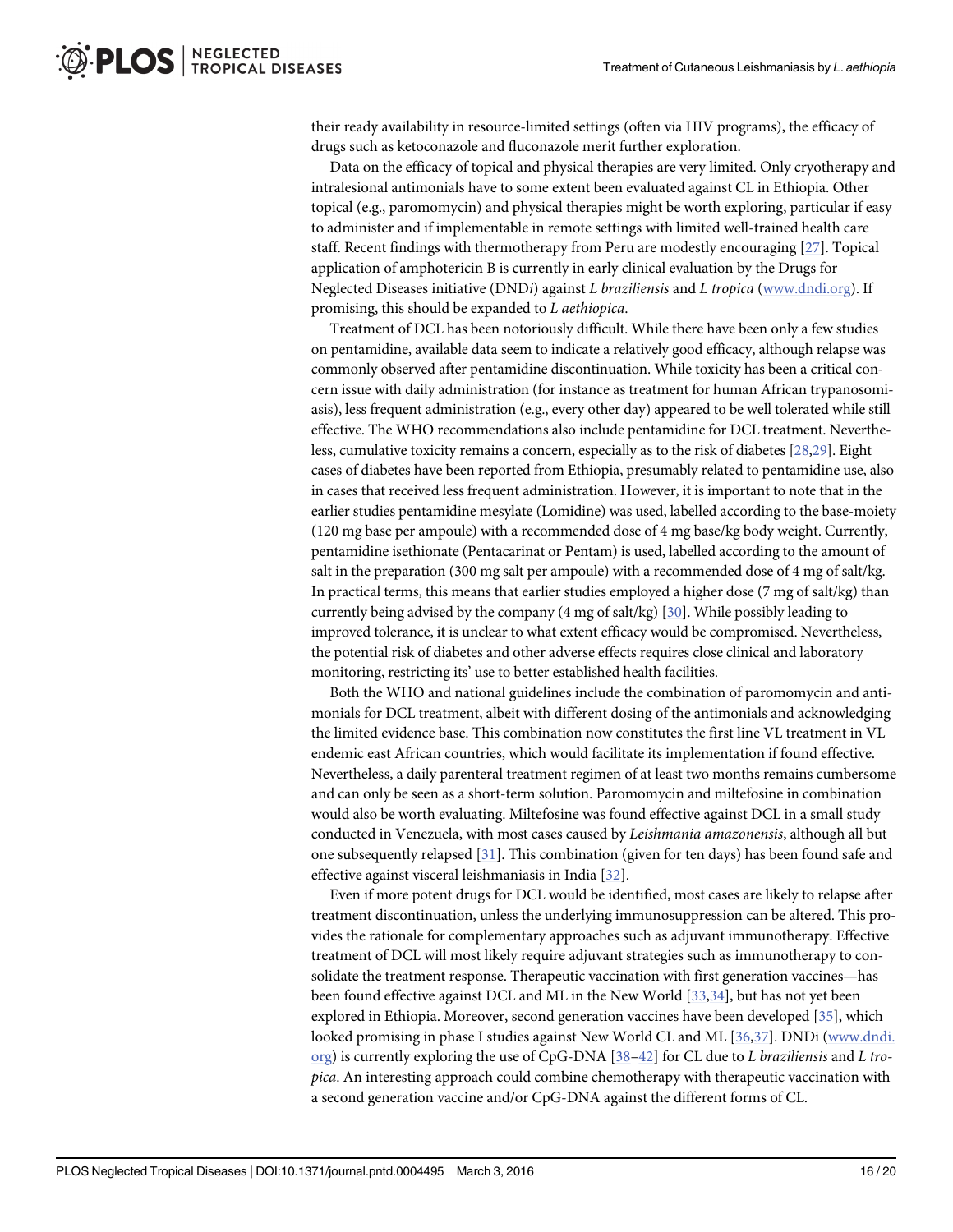<span id="page-16-0"></span>Trials should probably initially focus on LCL and possibly MCL, since this is the predominant clinical presentation. However, efforts should also be made to provide treatment to more complicated manifestations within clinical trials such as DCL (e.g., via a compassionate use protocol in a well-documented case series). Given the lack of quality data on any of the available treatments, several potentially interesting interventions should be evaluated in future clinical trials, with the most promising ones taken further in more extensive evaluations. Adaptive clinical trial designs have been increasingly used in NTDs, since these have the potential to more quickly and efficiently weed out ineffective regimens across the different intervention arms [[43,44\]](#page-18-0). For non-complicated LCL, various topical or physical therapies should be evaluated.

As to systemic treatment for complicated CL, interventions to be prioritized for evaluation include paromomycin, miltefosine and antimonials (possibly combined with paromomycin). While the higher cost of liposomal amphotericin B is an obvious disadvantage, price reductions (e.g. via generics) remain possible and the drug is increasingly available in VL endemic countries [[45](#page-18-0)].

In conclusion, the evidence-base for treatment of CL due to L aethiopica is extremely limited, warranting prospective clinical studies. While antimonials might for the time being remain the cornerstone of CL treatment, not in the least because of their availability and clinical experience within Ethiopia, their efficacy and safety in CL should be better defined. Most importantly, alternative first line treatments should be explored, preferably topically or to be taken orally. As to DCL, the options appear limited. Pentamidine appears most promising, but toxicity is an issue. High quality trials on CL due to L aethiopica are urgently needed. A good scenario would be several options in parallel using adaptive designs/group sequential methods to discontinue the arms with ineffective drugs.

## Supporting Information

[S1 Checklist.](http://www.plosone.org/article/fetchSingleRepresentation.action?uri=info:doi/10.1371/journal.pntd.0004495.s001) PRISMA Checklist. (DOC)

## Author Contributions

Conceived and designed the experiments: JvG ED. Performed the experiments: JvG ED. Analyzed the data: JvG ED EG AH AA AMB. Wrote the paper: JvG ED AA AH EG AMB.

#### References

- [1.](#page-1-0) Reithinger R, Dujardin JC, Louzir H, Pirmez C, Alexander B, et al. (2007) Cutaneous leishmaniasis. Lancet Infect Dis 7: 581–596. PMID: [17714672](http://www.ncbi.nlm.nih.gov/pubmed/17714672)
- [2.](#page-1-0) Goto H, Lindoso JA (2010) Current diagnosis and treatment of cutaneous and mucocutaneous leishmaniasis. Expert Rev Anti Infect Ther 8: 419–433. doi: [10.1586/eri.10.19](http://dx.doi.org/10.1586/eri.10.19) PMID: [20377337](http://www.ncbi.nlm.nih.gov/pubmed/20377337)
- [3.](#page-1-0) Strazzulla A, Cocuzza S, Pinzone MR, Postorino MC, Cosentino S, et al. (2013) Mucosal leishmaniasis: an underestimated presentation of a neglected disease. Biomed Res Int 2013: 805108. doi: [10.1155/](http://dx.doi.org/10.1155/2013/805108) [2013/805108](http://dx.doi.org/10.1155/2013/805108) PMID: [23853773](http://www.ncbi.nlm.nih.gov/pubmed/23853773)
- [4.](#page-1-0) Alvar J, Velez ID, Bern C, Herrero M, Desjeux P, et al. (2012) Leishmaniasis worldwide and global estimates of its incidence. PLoS One 7: e35671. doi: [10.1371/journal.pone.0035671](http://dx.doi.org/10.1371/journal.pone.0035671) PMID: [22693548](http://www.ncbi.nlm.nih.gov/pubmed/22693548)
- [5.](#page-1-0) (2011) Proceedings of the international consultative meeting on cutaneous leismaniasis in Ethiopia; Addis Ababa, July 4–5, 2011: Leish-mapping team at AHRI in collaboration with WHO-Ethiopia.
- [6.](#page-1-0) Seid A, Gadisa E, Tsegaw T, Abera A, Teshome A, et al. (2014) Risk map for cutaneous leishmaniasis in Ethiopia based on environmental factors as revealed by geographical information systems and statistics. Geospat Health 8: 377–387. PMID: [24893015](http://www.ncbi.nlm.nih.gov/pubmed/24893015)
- [7.](#page-2-0) Padovese V, Terranova M, Toma L, Barnabas GA, Morrone A (2009) Cutaneous and mucocutaneous leishmaniasis in Tigray, northern Ethiopia: clinical aspects and therapeutic concerns. Trans R Soc Trop Med Hyg 103: 707–711. doi: [10.1016/j.trstmh.2009.02.023](http://dx.doi.org/10.1016/j.trstmh.2009.02.023) PMID: [19356780](http://www.ncbi.nlm.nih.gov/pubmed/19356780)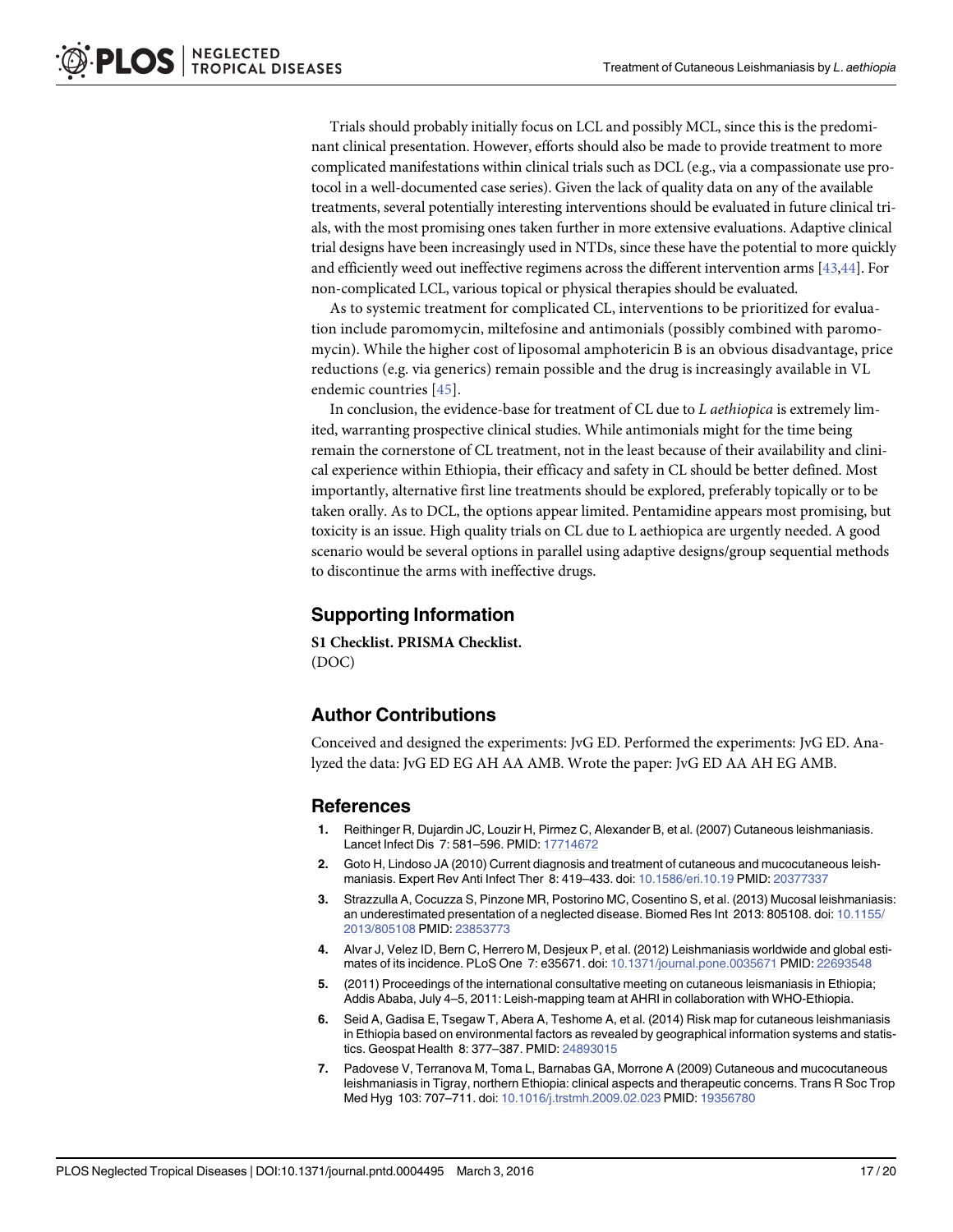- <span id="page-17-0"></span>8. Lemma A, Foster WA, Gemetchu T, Preston PM, Bryceson A, et al. (1969) Studies on leishmaniasis in Ethiopia. I. Preliminary investigations into the epidemiology of cutaneous leishmaniasis in the highlands. Ann Trop Med Parasitol 63: 455–472. PMID: [5394018](http://www.ncbi.nlm.nih.gov/pubmed/5394018)
- 9. Ashford RW, Bray MA, Hutchinson MP, Bray RS (1973) The epidemiology of cutaneous leishmaniasis in Ethiopia. Trans R Soc Trop Med Hyg 67: 568–601. PMID: [4150462](http://www.ncbi.nlm.nih.gov/pubmed/4150462)
- [10.](#page-2-0) Mengistu G, Laskay T, Gemetchu T, Humber D, Ersamo M, et al. (1992) Cutaneous leishmaniasis in south-western Ethiopia: Ocholo revisited. Trans R Soc Trop Med Hyg 86: 149-153. PMID: [1440773](http://www.ncbi.nlm.nih.gov/pubmed/1440773)
- [11.](#page-2-0) Negera E, Gadisa E, Yamuah L, Engers H, Hussein J, et al. (2008) Outbreak of cutaneous leishmaniasis in Silti woreda, Ethiopia: risk factor assessment and causative agent identification. Trans R Soc Trop Med Hyg 102: 883–890. doi: [10.1016/j.trstmh.2008.03.021](http://dx.doi.org/10.1016/j.trstmh.2008.03.021) PMID: [18479722](http://www.ncbi.nlm.nih.gov/pubmed/18479722)
- [12.](#page-2-0) Pratlong F, Dereure J, Ravel C, Lami P, Balard Y, et al. (2009) Geographical distribution and epidemiological features of Old World cutaneous leishmaniasis foci, based on the isoenzyme analysis of 1048 strains. Trop Med Int Health 14: 1071–1085. doi: [10.1111/j.1365-3156.2009.02336.x](http://dx.doi.org/10.1111/j.1365-3156.2009.02336.x) PMID: [19624480](http://www.ncbi.nlm.nih.gov/pubmed/19624480)
- [13.](#page-2-0) Caneda-Guzman IC, Salaiza-Suazo N, Fernandez-Figueroa EA, Carrada-Figueroa G, Aguirre-Garcia M, et al. (2014) NK cell activity differs between patients with localized and diffuse cutaneous leishmaniasis infected with Leishmania mexicana: a comparative study of TLRs and cytokines. PLoS One 9: e112410. doi: [10.1371/journal.pone.0112410](http://dx.doi.org/10.1371/journal.pone.0112410) PMID: [25397678](http://www.ncbi.nlm.nih.gov/pubmed/25397678)
- [14.](#page-2-0) Gonzalez U, Pinart M, Reveiz L, Alvar J (2008) Interventions for Old World cutaneous leishmaniasis. Cochrane Database Syst Rev: CD005067. doi: [10.1002/14651858.CD005067.pub3](http://dx.doi.org/10.1002/14651858.CD005067.pub3) PMID: [18843677](http://www.ncbi.nlm.nih.gov/pubmed/18843677)
- [15.](#page-2-0) Liberati A, Altman DG, Tetzlaff J, Mulrow C, Gotzsche PC, et al. (2009) The PRISMA statement for reporting systematic reviews and meta-analyses of studies that evaluate healthcare interventions: explanation and elaboration. BMJ 339: b2700. doi: [10.1136/bmj.b2700](http://dx.doi.org/10.1136/bmj.b2700) PMID: [19622552](http://www.ncbi.nlm.nih.gov/pubmed/19622552)
- [16.](#page-4-0) Wells GS, B; O'Connell, D; Peterson, J; Welch, V; Losos, M; Tugwell, P (2011) The Newcastle-Ottawa scale (NOS) for assessing the quality of nonrandomised studies in meta-analyses.
- [17.](#page-4-0) Higgens JG, S (2011) Cochrane handbook for systematic reviews of interventions, version 5.1.0. The Cochrane collaboration.
- [18.](#page-10-0) Utaile M, Kassahun A, Abebe T, Hailu A (2013) Susceptibility of clinical isolates of Leishmania aethiopica to miltefosine, paromomycin, amphotericin B and sodium stibogluconate using amastigote-macrophage in vitro model. Exp Parasitol 134: 68–75. doi: [10.1016/j.exppara.2013.01.022](http://dx.doi.org/10.1016/j.exppara.2013.01.022) PMID: [23434530](http://www.ncbi.nlm.nih.gov/pubmed/23434530)
- [19.](#page-10-0) Escobar P, Matu S, Marques C, Croft SL (2002) Sensitivities of Leishmania species to hexadecylphosphocholine (miltefosine), ET-18-OCH(3) (edelfosine) and amphotericin B. Acta Trop 81: 151–157. PMID: [11801222](http://www.ncbi.nlm.nih.gov/pubmed/11801222)
- [20.](#page-10-0) Gebre-Hiwot A, Tadesse G, Croft SL, Frommel D (1992) An in vitro model for screening antileishmanial drugs: the human leukaemia monocyte cell line, THP-1. Acta Trop 51: 237–245. PMID: [1359751](http://www.ncbi.nlm.nih.gov/pubmed/1359751)
- [21.](#page-6-0) Teklemariam S, Hiwot AG, Frommel D, Miko TL, Ganlov G, et al. (1994) Aminosidine and its combination with sodium stibogluconate in the treatment of diffuse cutaneous leishmaniasis caused by Leishmania aethiopica. Trans R Soc Trop Med Hyg 88: 334–339. PMID: [7974682](http://www.ncbi.nlm.nih.gov/pubmed/7974682)
- [22.](#page-14-0) Correia D, Macedo VO, Carvalho EM, Barral A, Magalhaes AV, et al. (1996) [Comparative study of meglumine antimoniate, pentamidine isethionate and aminosidine sulfate in the treatment of primary skin lesions caused by Leishmania (Viannia) braziliensis]. Rev Soc Bras Med Trop 29: 447–453. PMID: [8966308](http://www.ncbi.nlm.nih.gov/pubmed/8966308)
- [23.](#page-14-0) Soto J, Grogl M, Berman J, Olliaro P (1994) Limited efficacy of injectable aminosidine as single-agent therapy for Colombian cutaneous leishmaniasis. Trans R Soc Trop Med Hyg 88: 695–698. PMID: [7886777](http://www.ncbi.nlm.nih.gov/pubmed/7886777)
- [24.](#page-14-0) Hepburn NC, Tidman MJ, Hunter JA (1994) Aminosidine (paromomycin) versus sodium stibogluconate for the treatment of American cutaneous leishmaniasis. Trans R Soc Trop Med Hyg 88: 700–703. PMID: [7886779](http://www.ncbi.nlm.nih.gov/pubmed/7886779)
- [25.](#page-14-0) Mohebali M, Fotouhi A, Hooshmand B, Zarei Z, Akhoundi B, et al. (2007) Comparison of miltefosine and meglumine antimoniate for the treatment of zoonotic cutaneous leishmaniasis (ZCL) by a random-ized clinical trial in Iran. Acta Trop 103: 33-40. PMID: [17586452](http://www.ncbi.nlm.nih.gov/pubmed/17586452)
- [26.](#page-14-0) Gonzalez U, Pinart M, Rengifo-Pardo M, Macaya A, Alvar J, et al. (2009) Interventions for American cutaneous and mucocutaneous leishmaniasis. Cochrane Database Syst Rev: CD004834. doi: [10.](http://dx.doi.org/10.1002/14651858.CD004834.pub2) [1002/14651858.CD004834.pub2](http://dx.doi.org/10.1002/14651858.CD004834.pub2) PMID: [19370612](http://www.ncbi.nlm.nih.gov/pubmed/19370612)
- [27.](#page-15-0) Valencia BM, Miller D, Witzig RS, Boggild AK, Llanos-Cuentas A (2013) Novel low-cost thermotherapy for cutaneous leishmaniasis in Peru. PLoS Negl Trop Dis 7: e2196. doi: [10.1371/journal.pntd.0002196](http://dx.doi.org/10.1371/journal.pntd.0002196) PMID: [23658851](http://www.ncbi.nlm.nih.gov/pubmed/23658851)
- [28.](#page-15-0) Bryceson A (1968) Pentamidine-induced diabetes mellitus. East Afr Med J 45: 110–117. PMID: [5658185](http://www.ncbi.nlm.nih.gov/pubmed/5658185)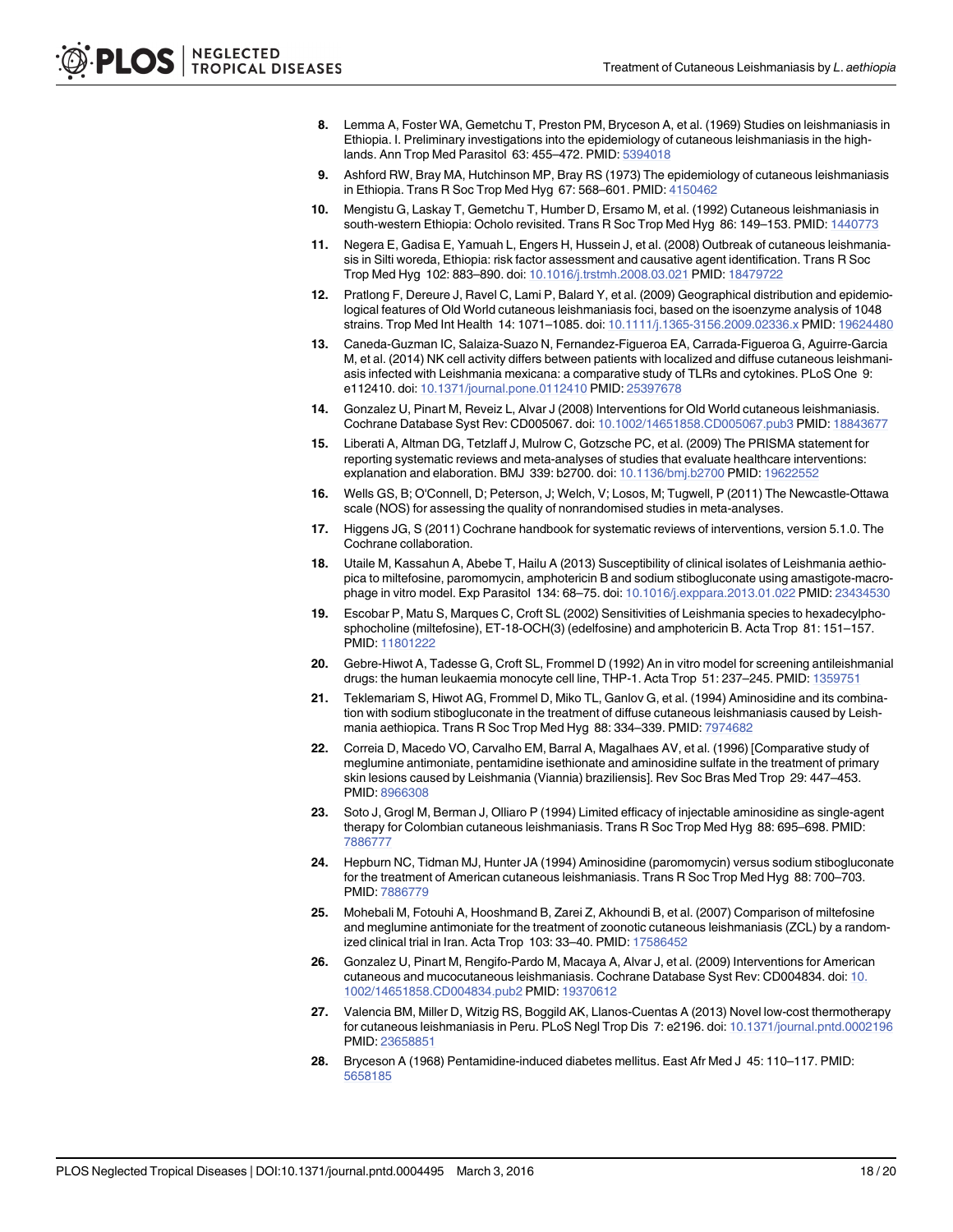- <span id="page-18-0"></span>[29.](#page-15-0) Bryceson A, Woodstock L (1969) The cumulative effect of pentamidine dimethanesulphonate on the blood sugar. East Afr Med J 46: 170–173. PMID: [5800412](http://www.ncbi.nlm.nih.gov/pubmed/5800412)
- [30.](#page-15-0) Dorlo TP, Kager PA (2008) Pentamidine dosage: a base/salt confusion. PLoS Negl Trop Dis 2: e225. doi: [10.1371/journal.pntd.0000225](http://dx.doi.org/10.1371/journal.pntd.0000225) PMID: [18509543](http://www.ncbi.nlm.nih.gov/pubmed/18509543)
- [31.](#page-15-0) Zerpa O, Ulrich M, Blanco B, Polegre M, Avila A, et al. (2007) Diffuse cutaneous leishmaniasis responds to miltefosine but then relapses. Br J Dermatol 156: 1328–1335. PMID: [17441955](http://www.ncbi.nlm.nih.gov/pubmed/17441955)
- [32.](#page-15-0) Sundar S, Sinha PK, Rai M, Verma DK, Nawin K, et al. (2011) Comparison of short-course multidrug treatment with standard therapy for visceral leishmaniasis in India: an open-label, non-inferiority, randomised controlled trial. Lancet 377: 477–486. doi: [10.1016/S0140-6736\(10\)62050-8](http://dx.doi.org/10.1016/S0140-6736(10)62050-8) PMID: [21255828](http://www.ncbi.nlm.nih.gov/pubmed/21255828)
- [33.](#page-15-0) Convit J, Ulrich M, Polegre MA, Avila A, Rodriguez N, et al. (2004) Therapy of Venezuelan patients with severe mucocutaneous or early lesions of diffuse cutaneous leishmaniasis with a vaccine containing pasteurized Leishmania promastigotes and bacillus Calmette-Guerin: preliminary report. Mem Inst Oswaldo Cruz 99: 57–62. PMID: [15057348](http://www.ncbi.nlm.nih.gov/pubmed/15057348)
- [34.](#page-15-0) Badaro R, Lobo I, Munos A, Netto EM, Modabber F, et al. (2006) Immunotherapy for drug-refractory mucosal leishmaniasis. J Infect Dis 194: 1151–1159. PMID: [16991091](http://www.ncbi.nlm.nih.gov/pubmed/16991091)
- [35.](#page-15-0) Duthie MS, Raman VS, Piazza FM, Reed SG (2012) The development and clinical evaluation of second-generation leishmaniasis vaccines. Vaccine 30: 134–141. doi: [10.1016/j.vaccine.2011.11.005](http://dx.doi.org/10.1016/j.vaccine.2011.11.005) PMID: [22085553](http://www.ncbi.nlm.nih.gov/pubmed/22085553)
- [36.](#page-15-0) Llanos-Cuentas A, Calderon W, Cruz M, Ashman JA, Alves FP, et al. (2010) A clinical trial to evaluate the safety and immunogenicity of the LEISH-F1+MPL-SE vaccine when used in combination with sodium stibogluconate for the treatment of mucosal leishmaniasis. Vaccine 28: 7427–7435. doi: [10.](http://dx.doi.org/10.1016/j.vaccine.2010.08.092) [1016/j.vaccine.2010.08.092](http://dx.doi.org/10.1016/j.vaccine.2010.08.092) PMID: [20851080](http://www.ncbi.nlm.nih.gov/pubmed/20851080)
- [37.](#page-15-0) Nascimento E, Fernandes DF, Vieira EP, Campos-Neto A, Ashman JA, et al. (2010) A clinical trial to evaluate the safety and immunogenicity of the LEISH-F1+MPL-SE vaccine when used in combination with meglumine antimoniate for the treatment of cutaneous leishmaniasis. Vaccine 28: 6581–6587. doi: [10.1016/j.vaccine.2010.07.063](http://dx.doi.org/10.1016/j.vaccine.2010.07.063) PMID: [20688040](http://www.ncbi.nlm.nih.gov/pubmed/20688040)
- [38.](#page-15-0) Verthelyi D, Kenney RT, Seder RA, Gam AA, Friedag B, et al. (2002) CpG oligodeoxynucleotides as vaccine adjuvants in primates. J Immunol 168: 1659–1663. PMID: [11823494](http://www.ncbi.nlm.nih.gov/pubmed/11823494)
- 39. Bode C, Zhao G, Steinhagen F, Kinjo T, Klinman DM (2011) CpG DNA as a vaccine adjuvant. Expert Rev Vaccines 10: 499–511. doi: [10.1586/erv.10.174](http://dx.doi.org/10.1586/erv.10.174) PMID: [21506647](http://www.ncbi.nlm.nih.gov/pubmed/21506647)
- 40. Gupta S, Sane SA, Shakya N, Vishwakarma P, Haq W (2011) CpG oligodeoxynucleotide 2006 and miltefosine, a potential combination for treatment of experimental visceral leishmaniasis. Antimicrob Agents Chemother 55: 3461–3464. doi: [10.1128/AAC.00137-11](http://dx.doi.org/10.1128/AAC.00137-11) PMID: [21537026](http://www.ncbi.nlm.nih.gov/pubmed/21537026)
- 41. Raman VS, Bhatia A, Picone A, Whittle J, Bailor HR, et al. (2010) Applying TLR synergy in immunother-apy: implications in cutaneous leishmaniasis. J Immunol 185: 1701-1710. doi: [10.4049/jimmunol.](http://dx.doi.org/10.4049/jimmunol.1000238) [1000238](http://dx.doi.org/10.4049/jimmunol.1000238) PMID: [20601594](http://www.ncbi.nlm.nih.gov/pubmed/20601594)
- [42.](#page-15-0) Verthelyi D, Ishii KJ, Gursel M, Takeshita F, Klinman DM (2001) Human peripheral blood cells differentially recognize and respond to two distinct CPG motifs. J Immunol 166: 2372–2377. PMID: [11160295](http://www.ncbi.nlm.nih.gov/pubmed/11160295)
- [43.](#page-16-0) Olliaro P, Vaillant M, Arana B, Grogl M, Modabber F, et al. (2013) Methodology of clinical trials aimed at assessing interventions for cutaneous leishmaniasis. PLoS Negl Trop Dis 7: e2130. doi: [10.1371/](http://dx.doi.org/10.1371/journal.pntd.0002130) [journal.pntd.0002130](http://dx.doi.org/10.1371/journal.pntd.0002130) PMID: [23556016](http://www.ncbi.nlm.nih.gov/pubmed/23556016)
- [44.](#page-16-0) Olliaro P, Vaillant MT, Sundar S, Balasegaram M (2012) More efficient ways of assessing treatments for neglected tropical diseases are required: innovative study designs, new endpoints, and markers of effects. PLoS Negl Trop Dis 6: e1545. doi: [10.1371/journal.pntd.0001545](http://dx.doi.org/10.1371/journal.pntd.0001545) PMID: [22666508](http://www.ncbi.nlm.nih.gov/pubmed/22666508)
- [45.](#page-16-0) Balasegaram M, Ritmeijer K, Lima MA, Burza S, Ortiz Genovese G, et al. (2012) Liposomal amphotericin B as a treatment for human leishmaniasis. Expert Opin Emerg Drugs 17: 493–510. doi: [10.1517/](http://dx.doi.org/10.1517/14728214.2012.748036) [14728214.2012.748036](http://dx.doi.org/10.1517/14728214.2012.748036) PMID: [23167833](http://www.ncbi.nlm.nih.gov/pubmed/23167833)
- [46.](#page-6-0) Negera E, Gadisa E, Hussein J, Engers H, Kuru T, et al. (2012) Treatment response of cutaneous leishmaniasis due to Leishmania aethiopica to cryotherapy and generic sodium stibogluconate from patients in Silti, Ethiopia. Trans R Soc Trop Med Hyg 106: 496-503. doi: [10.1016/j.trstmh.2012.02.006](http://dx.doi.org/10.1016/j.trstmh.2012.02.006) PMID: [22503475](http://www.ncbi.nlm.nih.gov/pubmed/22503475)
- [47.](#page-6-0) Chulay JD, Anzeze EM, Koech DK, Bryceson AD (1983) High-dose sodium stibogluconate treatment of cutaneous leishmaniasis in Kenya. Trans R Soc Trop Med Hyg 77: 717–721. PMID: [6318408](http://www.ncbi.nlm.nih.gov/pubmed/6318408)
- [48.](#page-6-0) Berhe N, Hailu A, Gemetchu T (1995) Human immunodeficiency virus and recurrence of cutaneous leishmaniasis long after healed localized cutaneous leishmaniasis due to Leishmania aethiopica. Trans R Soc Trop Med Hyg 89: 400–401. PMID: [7570878](http://www.ncbi.nlm.nih.gov/pubmed/7570878)
- [49.](#page-6-0) Barnetson RS, Bryceson AD (1978) Cutaneous leishmaniasis and leprosy. Trans R Soc Trop Med Hyg 72: 160–163. PMID: [653788](http://www.ncbi.nlm.nih.gov/pubmed/653788)
- [50.](#page-6-0) Price EW, Fitzherbert M (1965) Cutaneous leishmaniasis in Ethiopia. Ethiop Med J 3: 57–83.